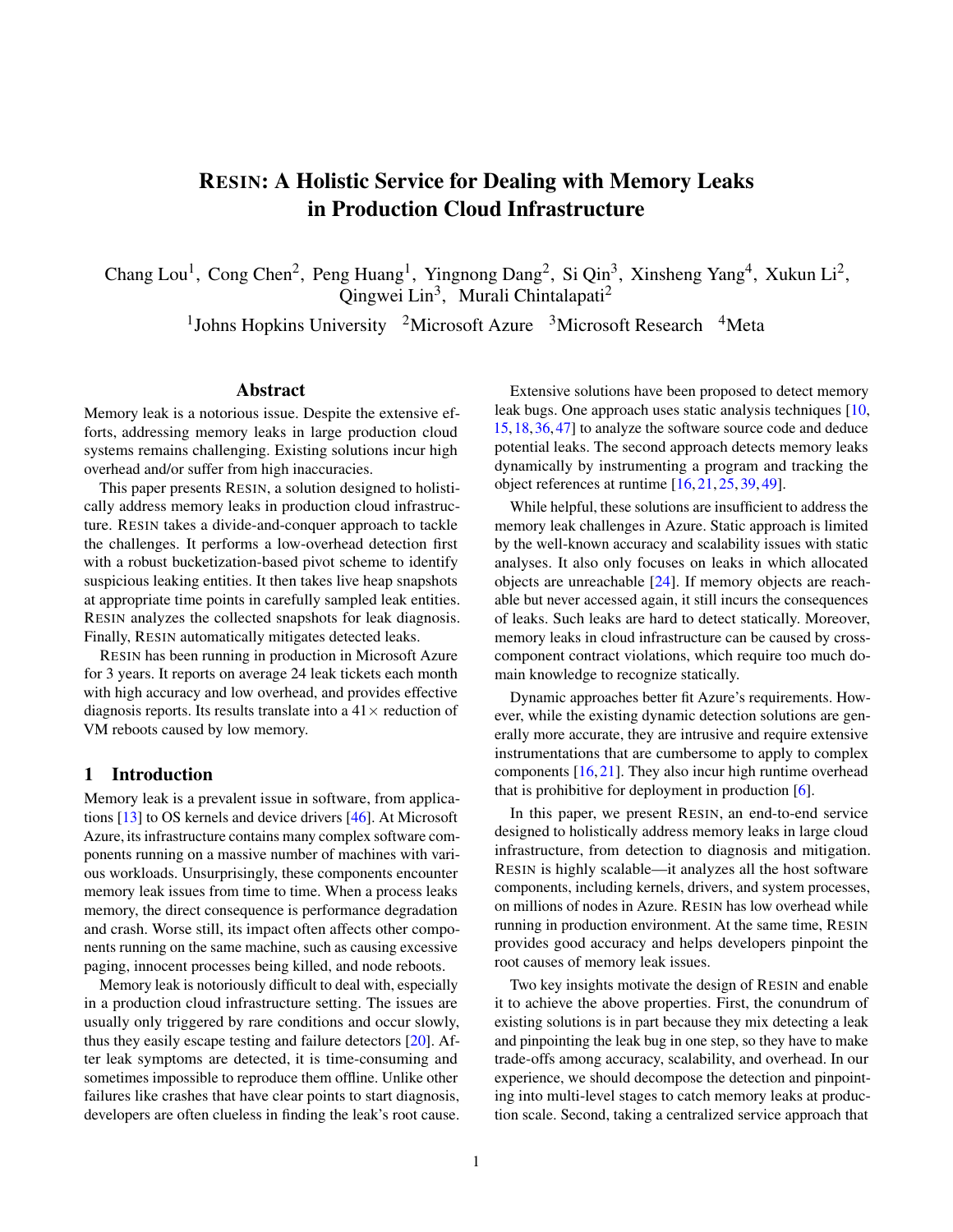leverages low-level system mechanism is essential to support many components transparently in a non-intrusive way. It also enables gathering valuable information from many nodes in the cloud to address the accuracy challenges.

Based on these insights, RESIN performs non-intrusive, low-overhead leak detection first. When a process is suspected of experiencing leaks, RESIN triggers a live heap-snapshot mechanism to capture sufficient evidence and runs diagnosis. RESIN leverages kernel-level monitors and profilers as its building blocks, so it directly supports all the running processes without cumbersome integration. Furthermore, RESIN builds a centralized service that analyzes processes across all hosts in Azure fleet together to capture complex leaks.

A key challenge for dynamic leak detection is the highly noisy nature of memory usage in modern software affected by the workload characteristics. Using simple static thresholds can easily generate many false alarms or false negatives. For instance, in an impactful real-world cloud service outage caused by memory leaks, no alarm was triggered despite the existence of a memory monitoring service [\[4\]](#page-14-10).

RESIN addresses this challenge by designing a robust *bucketization-based pivot* scheme. It aggregates the memory usages of processes across machines, and groups them into different buckets. Then by performing a pivot analysis on the process name, bucket, and other attributes, RESIN can reliably detect leaks without being prone to fragile thresholds. Essentially, we focus on analyzing a component's global memory usage behavior, rather than the microscope of an individual process. The rationale is that a true memory leak comes down to some buggy release. Although the memory usage of an individual process is highly dependent on workloads, the workload effect is likely canceled out when inspecting the usage of the same component running in all machines.

Once a suspicious memory leak is detected, RESIN activates the second stage of taking *live* heap snapshots of the suspected processes, which contain information about the active allocations and their stack traces. This stage is more heavyweight but provides more evidence to help developers confirm and diagnose the issue. Since a leak is often sporadic, RESIN aims to "hit" the leak again and capture useful evidence. It carefully chooses the snapshot time points so that the obtained snapshots have a high chance of localizing the root causes while minimizing the snapshot cost. Besides taking heap snapshots of the suspected leaking process, RESIN performs a *fingerprinting step* that periodically takes heap snapshots of representative processes to build a reference database. This reference database is used in the diagnosis algorithm to further improve the diagnosis accuracy.

Finally, RESIN automatically mitigates a detected leak to minimize its impact on the service availability and performance. The mitigation engine in RESIN leverages the information from the detection and diagnosis engines, and determines the appropriate actions to resolve the leak symptoms while developers investigate the root causes and fixes.

RESIN has been running in production in Azure for more than 3 years. RESIN reported many memory leaks, helped developers diagnose the issues, and automatically mitigated the leaks before their impact becomes visible to customers. Within the recent year at the timing of writing, the unexpected VM reboots in Azure caused by out of memory are reduced by  $41 \times$ , and the new VM allocation errors due to low memory are reduced by  $10 \times$ . In addition, no severe outages in 2020 and 2021 at Azure were caused by memory leaks.

In summary, the main contributions of this work are:

- A holistic memory leak solution for cloud infrastructure.
- A novel bucketization-based pivot scheme to robustly detect memory leaks with low overhead.
- A live heap snapshot algorithm to effectively capture evidence in production and diagnose memory leaks.
- A lightweight automated leak mitigation design.
- Deployment of RESIN in a production cloud service.

#### 2 Background and Motivation

#### 2.1 Host Memory Compositions

In IaaS cloud infrastructure, servers are equipped with large memory, a significant portion of which is used by the virtual machines (VMs), while the other portion is used by the host software. The latter includes the hypervisor, host OS kernel, drivers, system processes, and various host agents, *e.g.*, an agent that manages networking of the VMs. In this work, we focus on memory leak issues in host software, not leaks in customer VMs. Unless otherwise specified, the kernel, drivers and processes hereafter refer to those in host software stack.

Leaks in the host software can cause severe performance degradation and even instability of the host OS. They can further impact the running VMs, because memory between VMs and the host is not strictly partitioned, typically controlled by a soft threshold [\[45\]](#page-15-4). They can also cause potential VM start-up failures due to insufficient physical memory available.

The host memory is divided into user-mode memory and kernel memory. The host OS in Azure's infrastructure distinguishes four states for pages in a process' virtual memory: *free*, *reserved* (for future use but no physical page is allocated), *committed* (memory has been allocated from physical memory or paging files), and *shared*. For memory leak detection, we only need to consider pages in the committed and shared states. For kernel memory, the kernel creates two types of memory pools: *non-paged* pools and *paged* pools. Virtual memory in the non-paged pool is guaranteed to reside in physical memory as long as the kernel objects are alive, whereas memory in paged pool can be paged out. Memory leaks in the kernel can happen in both types of pools.

#### 2.2 Memory Leaks

Memory leak occurs when heap-allocated objects are not freed at appropriate time. It is manifested in two forms: (i) *unreachable* leak, in which an allocated object is no longer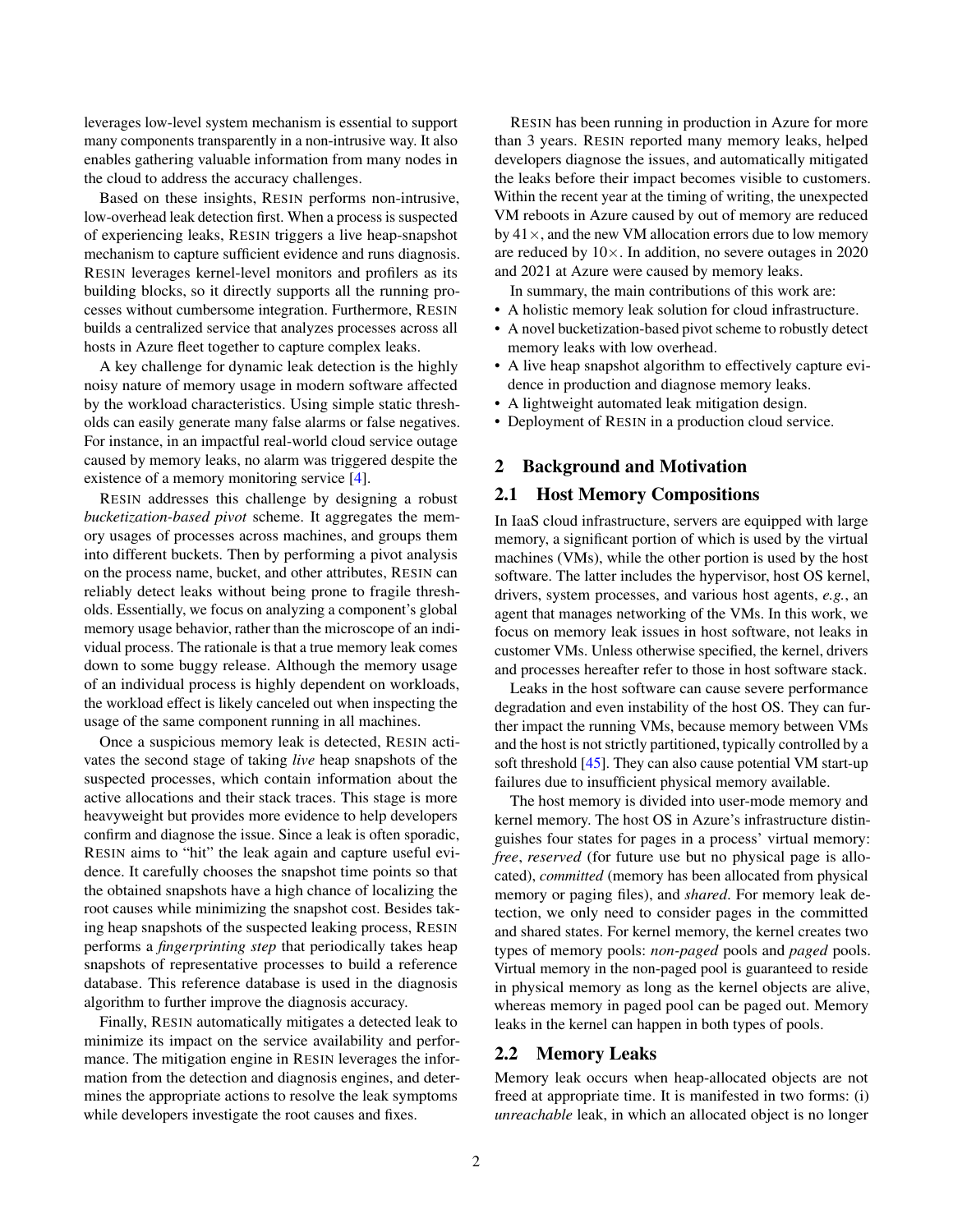<span id="page-2-0"></span>

|                |                                     | 5-sec timeout, previously<br>1 // ConfigMonitorThread |  |  |  |  |  |
|----------------|-------------------------------------|-------------------------------------------------------|--|--|--|--|--|
|                |                                     | it was set to INFINITE<br>2 while (cm->running) {     |  |  |  |  |  |
| 3              | $waitStatus = WaitForSingleObject($ |                                                       |  |  |  |  |  |
| 4              |                                     | fileChangeHandle, 5 * 1000;                           |  |  |  |  |  |
| -5             | if (waitStatus == WAIT OBJECT 0) {  |                                                       |  |  |  |  |  |
| 6              |                                     | // object is signaled, config file has changed        |  |  |  |  |  |
| $\overline{7}$ |                                     | $:$ Sleep(200);                                       |  |  |  |  |  |
| -8             |                                     | $cm$ ->ReadConfig(); // read the file                 |  |  |  |  |  |
| $9 +$          |                                     | if (!FindNextChangeNotification(fileChangeHandle))    |  |  |  |  |  |
| $10 +$         |                                     | throw ServerBaseException(                            |  |  |  |  |  |
| $11 +$         |                                     | "Failed to get handle to config directory"):          |  |  |  |  |  |
| 12             |                                     |                                                       |  |  |  |  |  |
|                |                                     | 13 - FindNextChangeNotification(fileChangeHandle);    |  |  |  |  |  |
| 14 }           |                                     |                                                       |  |  |  |  |  |

Figure 1: A production memory leak example in Azure from a host process that caused leaks of objects allocated at the kernel side.

reachable from the root objects such as global and stack variables; (ii) *forgotten* leak, in which an allocated object is still reachable but no longer accessed. The first type does not occur in managed languages like Java. For the second type, since the program still keeps references to the leaked object, it cannot be reclaimed even with managed languages [\[12\]](#page-14-11). Such leak is challenging to be detected because whether an object will be accessed in the remaining execution is undecidable. Thus, a leak detection solution can only output conservative (correct) answers, *e.g.*, the objects that are definitely dead at a given time point, or approximate answers (which may be incorrect) such as inferring based on the object's *staleness* [\[17\]](#page-14-12).

Memory leaks in cloud software have further complications. For instance, while existing solutions focus on detecting leaks in an individual component, a memory leak in cloud infrastructure often happens because of API contract violations between different components, which is not well addressed. This type of leak is hard to expose in pre-production environment, because software components are often tested separately and integration testing cannot cover all possible interactions. Slow leaks also unlikely get detected due to testing time constraints.

Figure [1](#page-2-0) shows a real example of such a leak in Azure (this case was successfully caught by RESIN). The process has a thread that monitors the configuration file updates using WaitForSingleObject with a 5-second timeout. In each loop iteration, it calls the FindNextChangeNotification API (line 13). Each invocation causes the kernel to allocate I/O request kernel objects from the non-paged pool memory. The contract of the FindNextChangeNotification is that it must be followed by a call to a wait function, and if the wait function returns for any reason other than the change notification handle being signaled (*e.g.*, timeout), the wait must be retried. In this case, although the process calls the wait function, it unconditionally calls FindNextChangeNotification even if the wait returns timeout. Thus, the kernel objects are allocated every 5 seconds without being cleaned up. In this incident, the culprit process' memory usage was not high. The kernel was experiencing memory leak in its non-paged pool, not because of kernel bugs but rather the improper API usage in the process' code. This memory leak was introduced during a bug fix for another issue: previously the process waits for the updates using an INFINITE parameter in line 4, but this

caused service restart operations to be blocked, so developers changed the wait parameter to a timeout of 5 seconds.

### <span id="page-2-1"></span>2.3 Requirements

There are several challenges and requirements for addressing memory leaks in cloud infrastructure software:

- *Highly scalable.* Cloud system is large in the number of components, codebase size, and deployment scale.
- *Versatile.* Memory leaks in cloud infrastructure manifest themselves in various ways—in processes, kernel, unreachable leaks, forgotten leaks, cross-component leaks, *etc.*
- *Non-intrusive and low-overhead.* Solutions that require intrusive modifications or incur high runtime overhead are hard to be deployed in production.
- *Accurate.* True leaks should be detected. False positives should be minimized, because they would cause developers to waste significant time investigating false issues.
- *Timely.* If the leak detection is too slow, significant damage to customers may already occur.
- *End-To-End.* Only alerting memory leaks is insufficient. Developers also need considerable help in confirming the issue, pinpointing the root cause, and mitigating the leak.

Additional constraints include generality and efforts of integrating a solution. The software components in cloud infrastructure are written in different programming paradigms, and may depend on proprietary libraries. The millions of nodes in Azure also have heterogeneity with different OSes, libraries, and hardware versions. Supporting all of these varieties is challenging. For example, we made an experimental effort of integrating the LeakSanitizer [\[1\]](#page-14-13), a popular run-time memory leak detector from the LLVM project, into one Azure host component's codebase. The integration effort was difficult (took one person month) due to complex compilation flags, and library compatibility issues. The MSVC compiler's full support for LeakSanitizer is still pending [\[3\]](#page-14-14).

## 3 Overview of RESIN

Despite the extensive efforts to address memory leaks in conventional settings, they are insufficient to satisfy the unique requirements for tackling memory leaks in large cloud infrastructure (Section [2.3\)](#page-2-1). To address this gap, we propose RESIN. RESIN is a holistic system running in the Azure production infrastructure to detect memory leaks in host software and provide diagnosis support to developers easily pinpointing the leak's root causes. RESIN further performs automatic leak mitigation to reduce the impact of detected leaks.

Approach A large cloud infrastructure can have hundreds of components owned by different teams. Prior to RESIN, tackling memory leaks in Azure is a team-by-team effort. Some teams started investigating after incident reports about slow or failing VMs, and developers discovered leak bugs in their components during manual investigation. Some teams added telemetry monitors in their testing cluster and used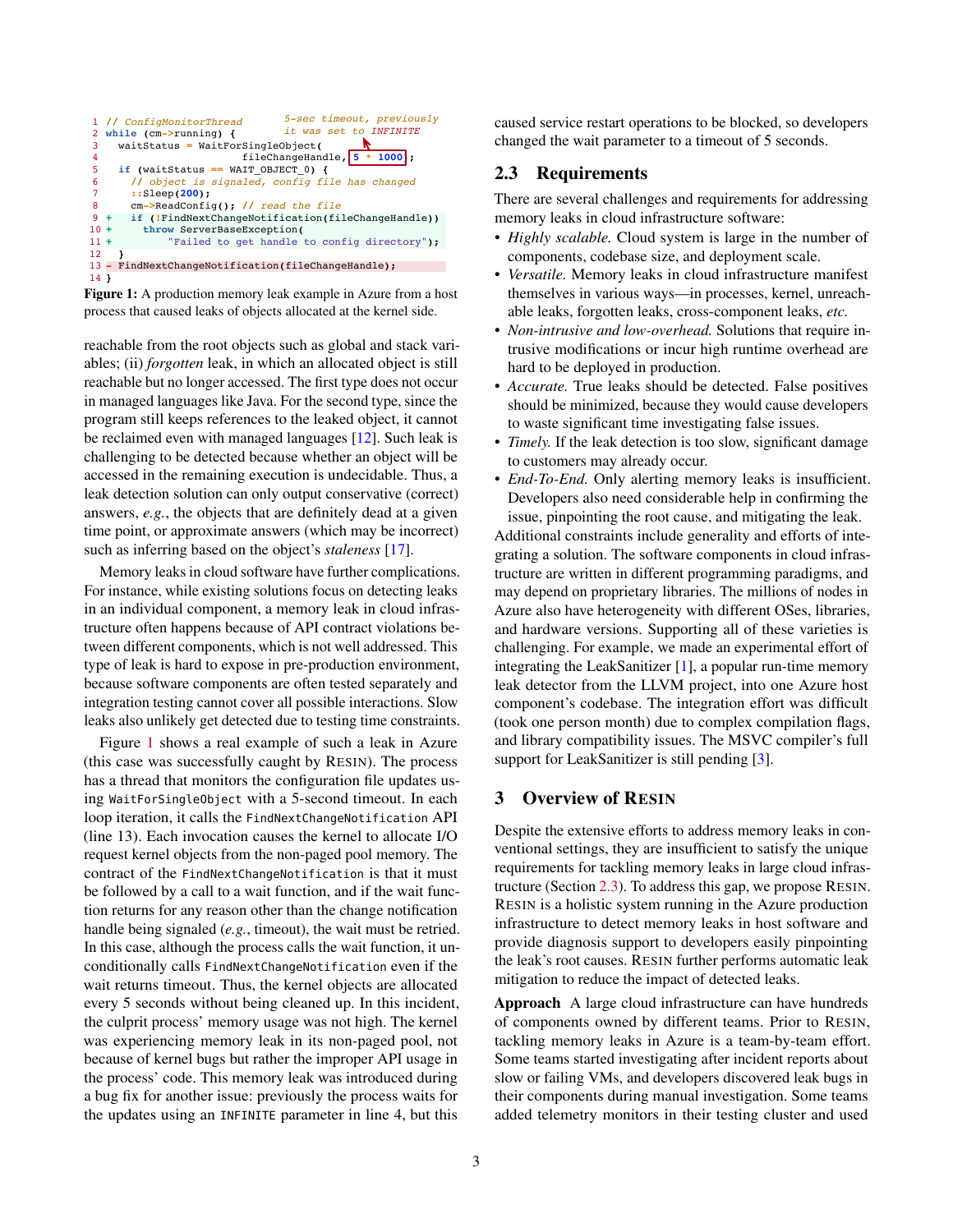<span id="page-3-0"></span>

Figure 2: Workflow of the RESIN system.

hard-coded thresholds to trigger leak alerts in testing. Similarly, diagnosing leaks in Azure used to rely on developers to manually inspect the leaking nodes and run profiling tools. These individual practices were tedious and costed repeated engineering efforts. They also incurred significant false positives and could not handle cross-component leak issues.

RESIN takes a centralized approach instead. It does not require access to a component's source code, nor extensive instrumentation or re-compilation. RESIN uses a monitoring agent to each host that leverages low-level OS features to collect memory telemetry data. It automatically supports all components including the kernel. The data analysis is offloaded to a remote service, which minimizes the overhead to the hosts. By aggregating data from different hosts, RESIN can run more sophisticated analyses to catch complex leaks.

In addition, RESIN decomposes and tackles the memory leak problem in multi-level stages. It performs lightweight leak detection first and triggers more in-depth inspections on the fly when necessary for confirmation and diagnosis. This divide-and-conquer approach allows RESIN to achieve low overhead, high accuracy, and scalability together.

Workflow Figure [2](#page-3-0) shows the workflow of RESIN. It starts with low-overhead monitoring ( $\odot$ ) at each host. A remote service analyzes (<sup>2</sup>) the collected data across different hosts using a bucketization-pivot scheme. If a bucket is suspected of leaking, RESIN triggers an analysis on the process instances from that bucket. After the two steps identify a highly suspicious software component, RESIN automatically generates an alert ticket for that component along with a list of leaking process instances belonging to that component. Meanwhile, RESIN performs live heap snapshotting (❸) for the suspected processes. RESIN carefully chooses the snapshotting time using a growth pattern based algorithm to ensure the collected snapshots would be helpful. RESIN also samples normal processes to take regular heap snapshots and build a reference database. After generating multiple heap snapshots, RESIN tries to pinpoint the root causes (❹) by running a diagnosis algorithm on the snapshots. The analysis report will be attached to the alert ticket thread to assist developers. Finally, RESIN automatically mitigates the leaking processes.

#### 4 Design of Leak Detection

In this section, we describe the RESIN's design for detecting memory leaks. In existing literature, the term "detection" refers to detect both (i) if a program or a process has a leak,

<span id="page-3-1"></span>

Figure 3: Monitor agent in each node collecting memory usage data.

and (ii) the bug in code or leaked objects. RESIN separates these as two tasks and uses the term detection to refer to (i) specifically. The diagnosis component (Section [5\)](#page-6-0) targets (ii).

#### <span id="page-3-2"></span>4.1 Challenges

RESIN needs to address several challenges. First, cloud infrastructure software has highly noisy memory usage due to changing workloads and interference in the environment. Using static thresholds would generate many false positives. Standard anomaly detection algorithms [\[40,](#page-15-5) [41\]](#page-15-6) do not work well either, because it is common for a component to exhibit memory usage spikes that are not leaks but legitimate increases in handling certain workloads.

Second, memory leaks in production systems are usually fail-slow faults  $[14]$  that last days, weeks, to even months (rapid leaks are likely caught in testing or deployment). Inspecting memory usage in a short time window would miss these slow leaks. It is necessary but challenging to capture gradual changes over a long period and still raise timely alerts.

Third, given the scale of Azure, collecting fine-grained data for a long time is impractical because of storage and overhead concerns. Therefore, RESIN can only collect limited, coarsegrained data and must work well under this constraint. Still, even with coarse-grained signals, the data volume is enormous. The detection algorithms must run efficiently.

## 4.2 Lightweight Memory Usage Monitoring

RESIN deploys a privileged monitoring agent on each host (Figure [3\)](#page-3-1). This agent communicates with the host OS to track memory usage. It collects both kernel memory usage and perprocess memory usage. The kernel usage is obtained from a pool monitor kernel module (PoolMon), and includes the usages of non-paged memory pool and paged memory pool for each *tag*. The tag is passed as an argument by the callers of the kernel allocation API [\[32\]](#page-15-7) and represents a sub-system that has requested memory from the kernel allocator, *e.g.*, the file system, a driver. The per-process usage is obtained by querying the per-process performance counters from the host. It includes breakdowns of a process's memory, such as the private commit, working set size, paging file usage, *etc.*

We collect the memory usage breakdowns and tags instead of simply a single total memory usage metric, because mixing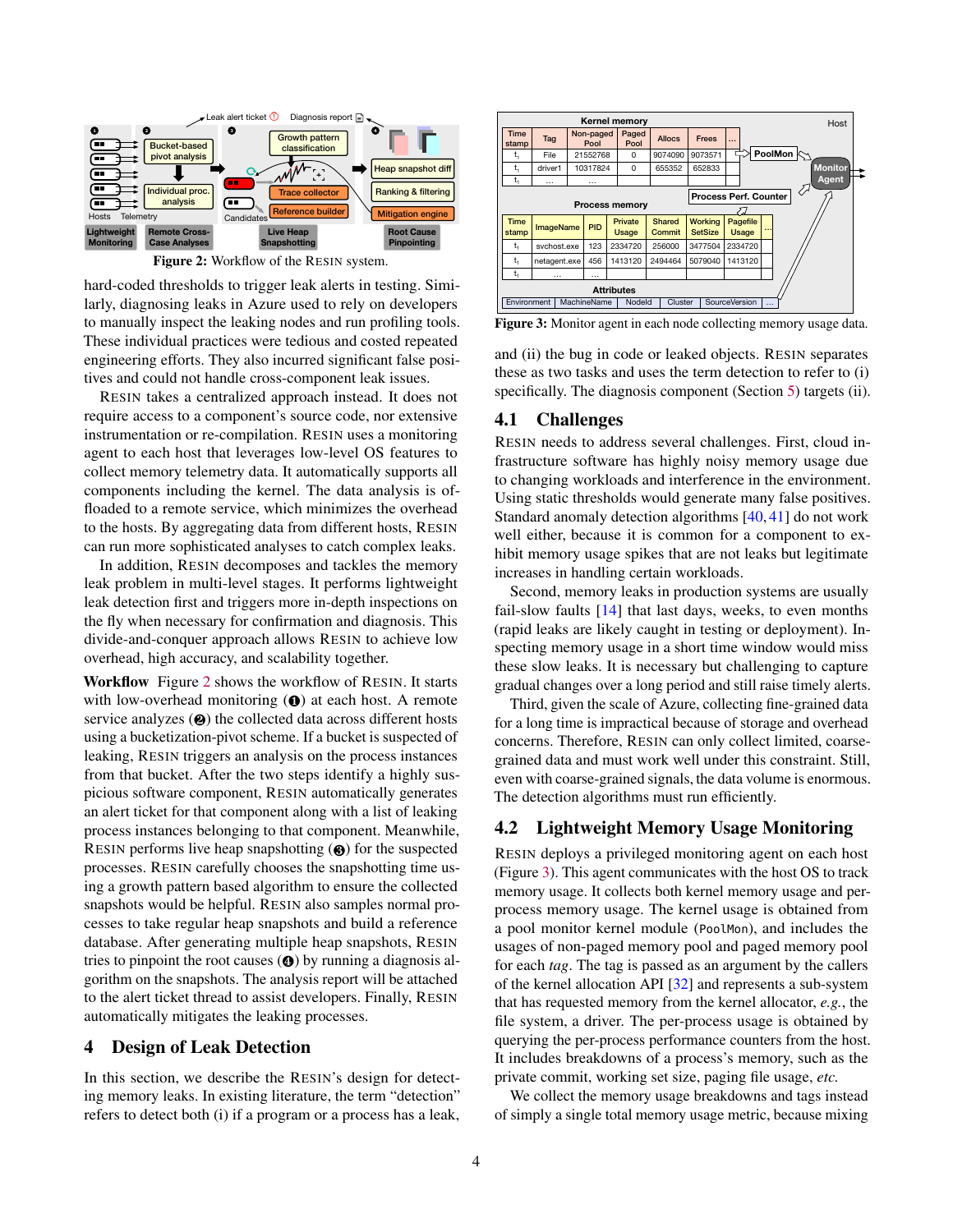different memory usage sources can introduce noises and miss important changes. For example, a 20 MB increase can be a leak for a driver but may be negligible for another component. Reporting the specific memory portion or tag that is leaking helps developers localize the buggy code. The breakdowns also help RESIN take more effective mitigation actions.

In addition to memory usages, the monitoring agent also records attributes such as the software version, hardware generations, node id, and cluster id. The attributes are used during leak detection analyses to increase accuracy. RESIN includes the common attributes of the leaked process in the detection report to give developers troubleshooting hints.

The monitoring agent is scheduled to run every 5 minutes. However, the data points from different hosts may not be perfectly synchronized. Some special events in a host such as node reboots also introduce missing or invalid data. Therefore, RESIN aggregates the time-series data into hourly granularity by removing extreme outliers and computing the mean of the remaining data points. This pre-processing step reduces the noises as well as the data volume. Using an hourly window is not too coarse-grained because most software components in cloud infrastructure are long running, and production leaks typically occur in a large time scale.

#### <span id="page-4-1"></span>4.3 Detection Algorithms

RESIN uses a two-level scheme to detect memory leak symptoms: a global bucketing-based pivot analysis to identify suspicious components, and a local individual process leak detection to identify leaking processes. The detection output includes the suspected component, the list of top leaking processes of that component, the leak start and end times, severity scores, *etc.* The detection algorithms are language agnostic.

#### <span id="page-4-2"></span>4.3.1 Bucketization-based Pivot Analysis

To address the challenges described in Section [4.1,](#page-3-2) our insight is that we should inspect at the *component* granularity across processes. This is because although an individual process' memory usage is influenced by workloads and highly noisy, the noises can be "canceled out" *en masse*. For a normal component, its process instances on different hosts may experience different workload effect at any time slice. But for a leaky component, the memory leak must be caused by some buggy release. Therefore, its processes should exhibit some global trend at certain time slices despite the workload effect.

Based on this insight, we design a simple yet robust bucketization-based pivot detection scheme (Figure [4\)](#page-4-0). RESIN first groups the raw memory usage telemetry data into a number of buckets. In our implementation, we use 20 buckets (50 MB, 100 MB, 200 MB, ..., 40 GB, 50 GB). RESIN then applies pivoting to the data with a unique attribute tuple as the index and memory usage bucket as columns. The attribute tuple is (ProcessImageName, ServiceName) for user-level software, and (TagName, PoolType) for kernel subsystems, where Type is paged memory or non-paged memory. The aggregation function is the count of distinct nodes. Thus, each summary

<span id="page-4-0"></span>

Figure 4: Group the memory usage into buckets and pivot by image name, service, and bucket size. Each circle represents one process. Shaded circle represents a process moving to another bucket.

cell represents the number of nodes that have running processes with a particular attribute tuple and these processes' memory usages fall into the specific bucket. RESIN computes the summary periodically and incrementally for data in each time interval. The results are saved into a database table.

We basically transform the memory usage data into summary about numbers of nodes in different buckets, which can more robustly represent the trends and tolerate noises due to workload effect (*e.g.*, the non-leaky component in Figure [4\)](#page-4-0). RESIN then runs anomaly detection on the time-series data of each bucket for each component. It uses the most recent time period of summary data (default 15 days), with the first 2/3 portion as the baseline and the remaining data points as the test. If a bucket's test period has data points that exceed the  $\mu$ +3 $\sigma$  of the baseline data ( $\mu$  and  $\sigma$  represent the mean and standard deviation of the distribution), it is considered to be an anomaly. The start time and end time in the test period when the node count becomes the outlier are recorded.

One caveat is that if many processes of a component experience a sudden *drop* in memory usage, the node count would shift from a higher bucket to a lower bucket. But the lower bucket's node count significant increase is not an anomaly. To handle such scenarios, RESIN calculates cumulative bucket values during the anomaly detection. In other words, if the 100 MB bucket has a node count of *n*, it means there are *n* nodes that have the particular processes with memory usage equal to or larger than 100 MB, including processes (if any) that fall into the 200 MB bucket. In this way, a significant increase in a bucket almost always suggests an anomaly.

The bucketization approach also helps address the computation challenges. Before introducing this approach, it can take RESIN more than one day to run anomaly detection on the enormous data points from millions of nodes. After the pivot summary, RESIN only needs to run anomaly detection for the time-series data in each bucket, which can finish in less than one hour for all data (even without parallelization).

RESIN calculates a severity score for each bucket based on the deviations and node count in the bucket. It considers a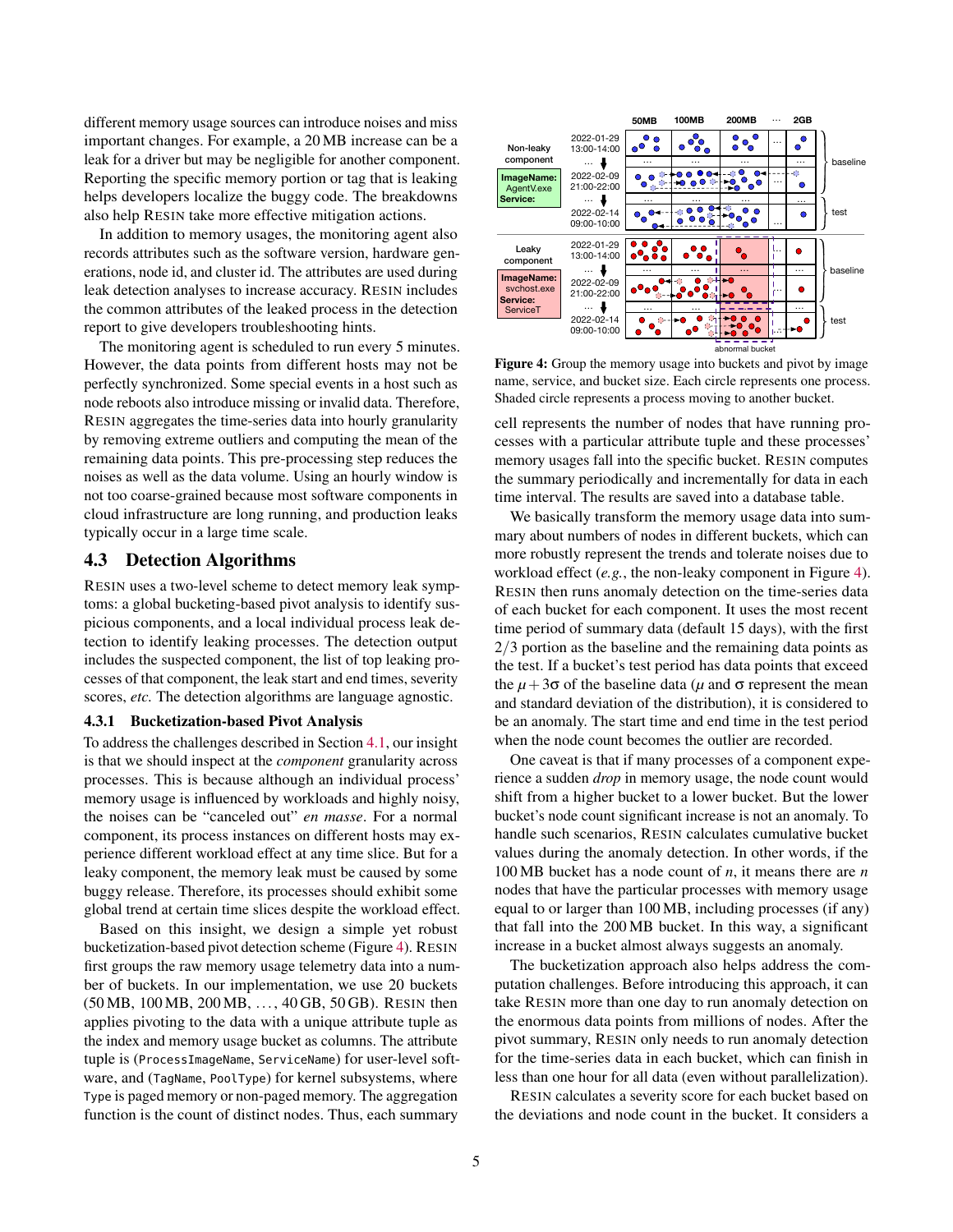component is leaking based on a <*size*\_*mb*,*score*> threshold: if a bucket is of size equal to or larger than *size*\_*mb* and its severity score exceeds *score*. RESIN generates intermediate reports for the abnormal buckets. It de-duplicates the intermediate reports by only keeping the one for the largest bucket of a unique attribute tuple, and generates a ticket for that report.

#### <span id="page-5-4"></span>4.3.2 Localizing Individual Processes

The bucketization pivot analysis works at the component granularity. RESIN uses a second-level detection scheme that works at the process<sup>[1](#page-5-0)</sup> granularity. The motivation for this scheme is that a component has many process instances. It is important to localize the truly leaking processes in the alerting bucket. If we simply include all the processes in the abnormal bucket, developers can waste significant effort investigating innocent processes that fall into that bucket by coincidence.

The second-level detection scheme computes the leak likelihood and severity for a process based on its memory usage. RESIN uses all the memory usage data of a component in the most recent month to train two parametric models: (i) the *absolute usage model* and (ii) the *usage difference model*. Since different clusters and regions can exhibit drastically different characteristics, the tool builds separate models for each combination of region name and cluster type for a component.

Let  $U_c(n_i, t_j)$  denote the memory usage value for a process of component *c* on node *n<sup>i</sup>* at time *t<sup>j</sup>* . RESIN assumes *absolute usage*  $U_c(n_i, t_j)$  follows a Gaussian distribution  $\mathcal{N}(\mu_1, \sigma_1^2)$ and fits the memory usage data by calculating the maximum likelihood estimators for  $\mu_1$  and  $\sigma_1$ . The absolute memory usage values can be severely distorted by occasional events such as VM creations. To account for such events, we consider the differential memory usage, *i.e.*,  $\Delta U_c(n_i, t_j) = U_c(n_i, t_j) U_c(n_i, t_{j-1})$ . Based on our observations, when noisy events such as VM creations occur,  $\Delta U_c(n_i, t_j)$  usually significantly deviates from its normal range. Thus, RESIN also builds a parametric Gaussian distribution  $\mathcal{N}(\mu_2, \sigma_2^2)$  model for *usage difference*  $\Delta U_c(n_i, t_j)$  and calculates the  $\mu_2$  and  $\sigma_2$ .

With the offline models, RESIN uses a *moving suspicious interval* algorithm (Algorithm [1\)](#page-5-1) to examine a suspected process' memory usage in *real time*. This algorithm works by keeping a *suspicious leak time interval*  $[T_0, T_1]$ . The basic idea is to assume the leak still continues at the end of the time series and try to find the earliest time the leak trend starts by skipping over low-confidence points. This interval is initialized as  $[t_1,t_1]$  upon reading the first data point in a time series. At the *j*-th step, RESIN reads  $U_c(n_i, t_j)$ , calculates the  $\Delta U_c(n_i, t_j)$ , and adjusts the time interval by moving  $T_1$  and update  $T_0$  adaptively. If  $\Delta U_c(n_i, t_j)$  has a significant increase or drop (based on the 3-sigma rule for  $\mu_2$  and  $\sigma_2$ ),  $T_0$  is updated to *t<sup>j</sup>* because the system status is likely changed by some event. If  $U_c(n_i, t_j)$  is lower than  $U_c(n_i, T_0)$  or there are few increasing points in the current interval,  $T_0$  is also updated

Algorithm 1: Moving suspicious interval algorithm

**Input:**  $U_c(n_i, t)$ : time-series memory usage for node  $n_i$  of component  $c; \mathcal{N}(\mu_2, \sigma_2^2)$ : offline usage difference model for component *c*. **Output:**  $T_0$ ,  $T_1$ : leak start and end time; no leak if  $T_0 = T_1$ .  $N_{inc}$ :

number of increasing data points  $t_n \leftarrow \max(t)$  in  $U_c(n_i, t)$ ,  $N_{inc} \leftarrow 0$  $T_0 \leftarrow t_1, T_1 \leftarrow t_1$ for  $j \leftarrow 2$  to n do  $T_1 \leftarrow t_j$  $\Delta U_c(n_i, t_j)$  ←  $U_c(n_i, t_j)$  -  $U_c(n_i, t_{j-1})$  $i$ ff IsOutlier $(\Delta U_c, \mathcal{N})$  ||  $U_c(n_i, t_j) < U_c(n_i, T_0)$  ||  $N_{inc}/n < \varepsilon$  then  $T_0 \leftarrow t_j$ if  $T_0 == T_1$  then<br> $N_{inc} \leftarrow 0$ /\* empty interval, no leak, reset \*/  ${\bf else \ if \ } I$ sLarger $(U_c(n_i,t_j),U_c(n_i,t_{j-1}),{\cal N})$  then  $N_{inc} \leftarrow N_{inc} + 1$  /\* a new increasing data point \*/

<span id="page-5-2"></span><span id="page-5-1"></span>return  $T_0, T_1, N_{inc}$ 



Figure 5: Applying the moving suspicious interval algorithm.

to  $t_j$  because a leaking trend should have enough increasing values. For other situations, we keep the  $T_0$  intact. The loop stops when  $T_1$  hits the last time point  $t_n$ . If the final  $T_0$  is equal to  $T_1$ , this process is not considered as leaking.

Figure [5](#page-5-2) shows an example of applying the algorithm.  $[T_0, T_1]$  are initially set to  $[t_1, t_1]$ . When  $T_1$  is set to  $t_2$ ,  $\Delta U_c(n_i, t_j)$  is positive thus we keep  $T_0$  unchanged and continue to move  $T_1$  forward. When  $T_1$  is set to  $t_3$ ,  $\Delta U_c(n_i, t_j)$  is an outlier in the offline model  $(N, \mu_2, \sigma_2^2)$ , which we consider an occasional event instead of a leak. We reset  $T_0$  to  $t_3$  accordingly. When  $T_1$  is set to  $t_4$ ,  $U_c(n_i, t_j)$  is significantly lower than  $U_c(n_i, T_0)$  thus we also reset  $T_0$  to  $t_4$ . After  $t_4$  we did not encounter scenarios to reset  $T_0$  (the memory usage drops slightly later but it is unnecessary to reset for such cases), so eventually  $T_1$  reaches the end  $t_n$ , and  $[T_0, T_1]$  is  $[t_4, t_n]$ .

RESIN calculates a severity score (Equation [1\)](#page-5-3) for a process to indicate its leak probability and impact. Several factors are considered, including the normalized memory usage difference ( $\Delta U_c = U_c(n_i, t_n) - U_c(n_i, t_1)$ ), the length of the suspicious leak interval ( $\Delta T = T_1 - T_0$  in the unit of month), the increasing rate (number of increasing data points over the number of all data points), and the final memory usage at *tn*.

<span id="page-5-3"></span>
$$
SevScore = \frac{\Delta U_c}{\sigma_1} + \frac{N_{inc}}{n} + \Delta T + \frac{1}{1 + e^{-U_c(n_i, t_n)/\mu_1}} \qquad (1)
$$

For efficiency, the above analyses are run proactively. When the bucketization-based pivot detection step identifies a leaking bucket, RESIN triggers the individual process analysis for the processes in the bucket and can usually inspect the results without waiting. It outputs the suspected leaking processes, the leak start and end time, and the severity scores.

<span id="page-5-0"></span><sup>&</sup>lt;sup>1</sup>Here we use the term "process" to also include a running instance of a kernel subsystem in a particular host for kernel memory leak detection.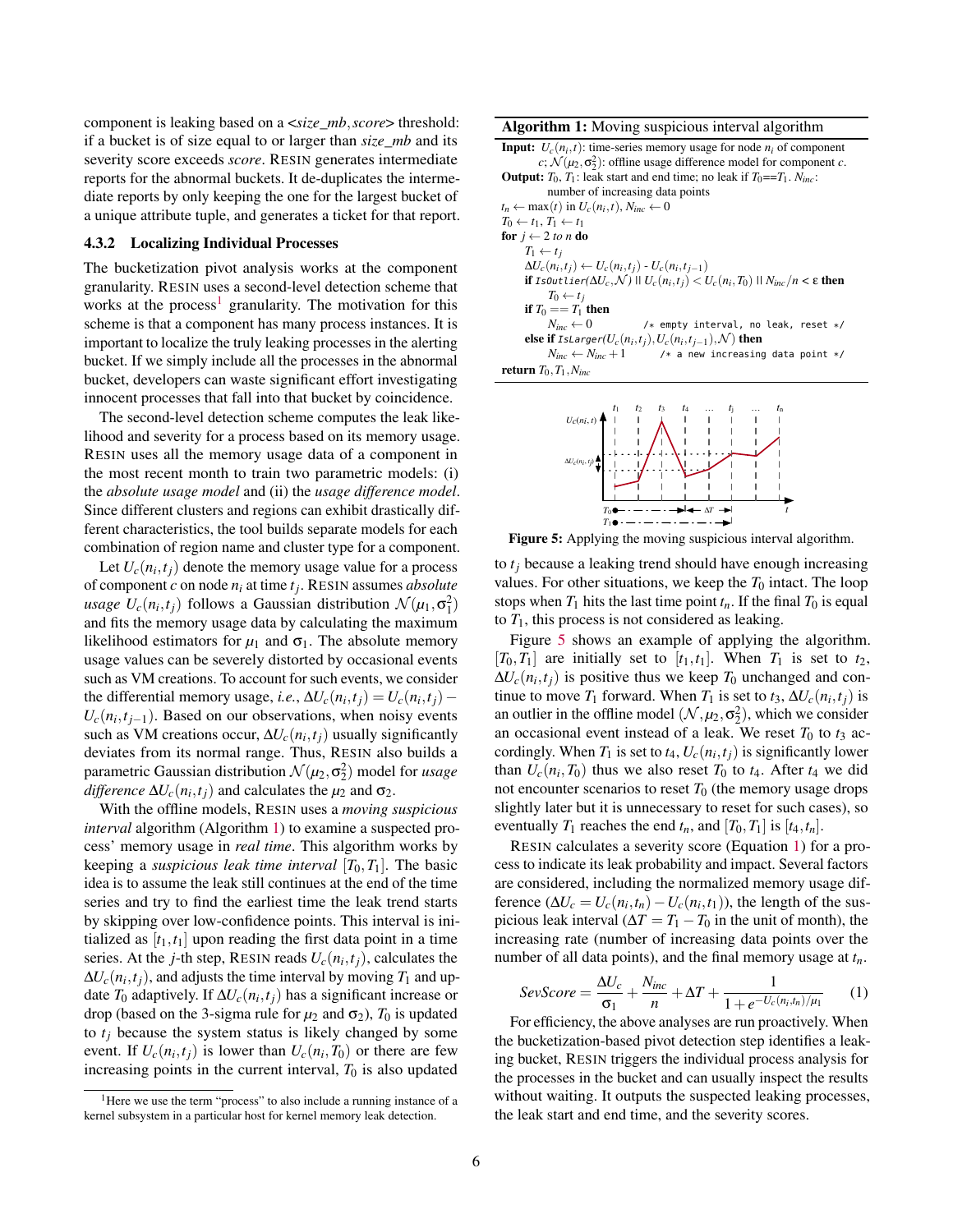<span id="page-6-1"></span>

Figure 6: Periodic heap snapshot collection.

#### <span id="page-6-0"></span>5 Diagnosis of Detected Leaks

Only detecting a leak is not enough. Without sufficient evidence and diagnosis support, developers are likely stuck in confirming and diagnosing the issue. RESIN designs a solution that automatically takes *live* heap snapshots and analyzes the snapshots to pinpoint the root cause of a detected leak.

## 5.1 Background: Heap Snapshot

RESIN provides diagnosis information at stack trace granularity. In our experience, if developers are presented with a stack trace containing the problematic allocations, they can often quickly debug the issue. RESIN leverages the Windows heap manager's snapshot capability to perform live profiling. The heap manager exposes APIs such as HeapAlloc, HeapReAlloc, and HeapFree, which are used by applications and C/C++ runtime to allocate heap objects. Thus the heap manager has the ability to collect the heap allocation sizes and stack traces.

RESIN uses the Windows Performance Recorder [\[2\]](#page-14-16) to notify the kernel to start tracing heap allocations, typically for a specific process ID and occasionally for an image name (which enables tracing for all processes with the image). Then RESIN instructs the heap manager to take a snapshot at a certain time. Our current heap snapshotting mainly focuses on C/C++, which are the primary language choices for host software on Azure. Extending to other languages would take extra effort but are still straightforward, as their runtime typically already provides the functionality to capture allocation events.

To minimize overhead, the heap manager only stores limited information in each snapshot. Specifically, it stores (1) the stack trace and size for each *active* allocation after the tracing was enabled (if an allocation has been freed, no information is stored), (2) the total allocation sizes for each unique stack trace, and (3) the number of times a unique stack trace is invoked. It does *not* store more detailed information such as the allocation time or a pointer graph.

The information in a single snapshot is usually too noisy, as it includes all active allocations from the tracing start to the snapshot point. To get more accurate information for a time window, RESIN periodically takes *multiple* heap snapshots (Figure [6\)](#page-6-1) to increase the chance of capturing truly leaking allocations between snapshots. RESIN uploads the snapshot files to a remote storage service. The diagnosis engine uses these snapshots to deduce the leaking allocation points.

### <span id="page-6-3"></span>5.2 Choosing Candidate Hosts to Profile

Picking the right hosts to take heap snapshot is vital for diagnosis effectiveness. Because heap snapshot incurs overhead, RESIN cannot afford to enable snapshot on all hosts containing the leaking processes the detection engine outputs. Simply choosing the hosts randomly is not a good strategy either, because the workloads on different hosts vary widely. For the same leak bug, it can exhibit in quite different patterns on different hosts. Thus, we may choose a candidate host in which the buggy allocations are triggered rarely.

We rank the candidate hosts in the suspected list based on three factors: 1) *severity*: choose processes with higher severity scores as described in Section [4.3.2,](#page-5-4) since more obvious symptoms suggest a better chance to be diagnosed; 2) *noisiness*: choose processes with a clearer growth pattern, which we will discuss in more detail in Section [5.3;](#page-6-2) 3) *impact*: choose hosts that have fewer user activities to minimize impact of profiling events. By default RESIN triggers snapshot collection for the top three hosts in the list in case the collection fails unexpectedly (*e.g.*, due to target process restart).

## <span id="page-6-2"></span>5.3 Deciding Trace Collection Strategy

With the candidate hosts selected, the next step is to decide if a *new* leak happens in the most recent snapshot interval and whether to take the snapshots. This step is different from the analysis in Section [4.3,](#page-4-1) which only finds leaking processes in *past* time. The decision making has two main challenges.

First, many production leaks are only triggered by specific events. Some leaks only occur once in several days. If we take snapshots at other times, the collected traces would not be helpful. To ensure rare leaks are captured, RESIN attaches the profiling workflow to the process for a long time and periodically (every half hour) takes snapshots in hope of capturing the leak. However, we cannot afford to keep uploading snapshots due to storage and overhead concerns. RESIN addresses the challenge with a *long-term, trigger-based* strategy: it uses a circular buffer that only keeps the most recently taken snapshots, and completes tracing once certain trigger is met.

Second, how to decide when the trace collection should complete, *i.e.*, the trigger. At the completion time, we should ideally (1) have snapshot(s) containing the buggy allocation;  $(2)$  have snapshot $(s)$  for non-leaking scenarios;  $(3)$  minimize noisy allocations in the snapshot(s). One potential trigger is to complete the collection once the memory usage difference exceeds some threshold. This trigger can easily complete the tracing prematurely (fails to capture the buggy allocation) due to a legitimate memory usage spike, and/or produces snapshots that have many noisy allocations and mislead diagnosis.

To gain some insights on how to choose the triggers, we study the memory usage data of 51 real leak cases. Interestingly, most cases fall into three common patterns (and a mixture of them). Additionally, one leaking process in a specific host often has a *consistent* pattern. In 63% of the cases, the leaking process shows a *steady* pattern. One example is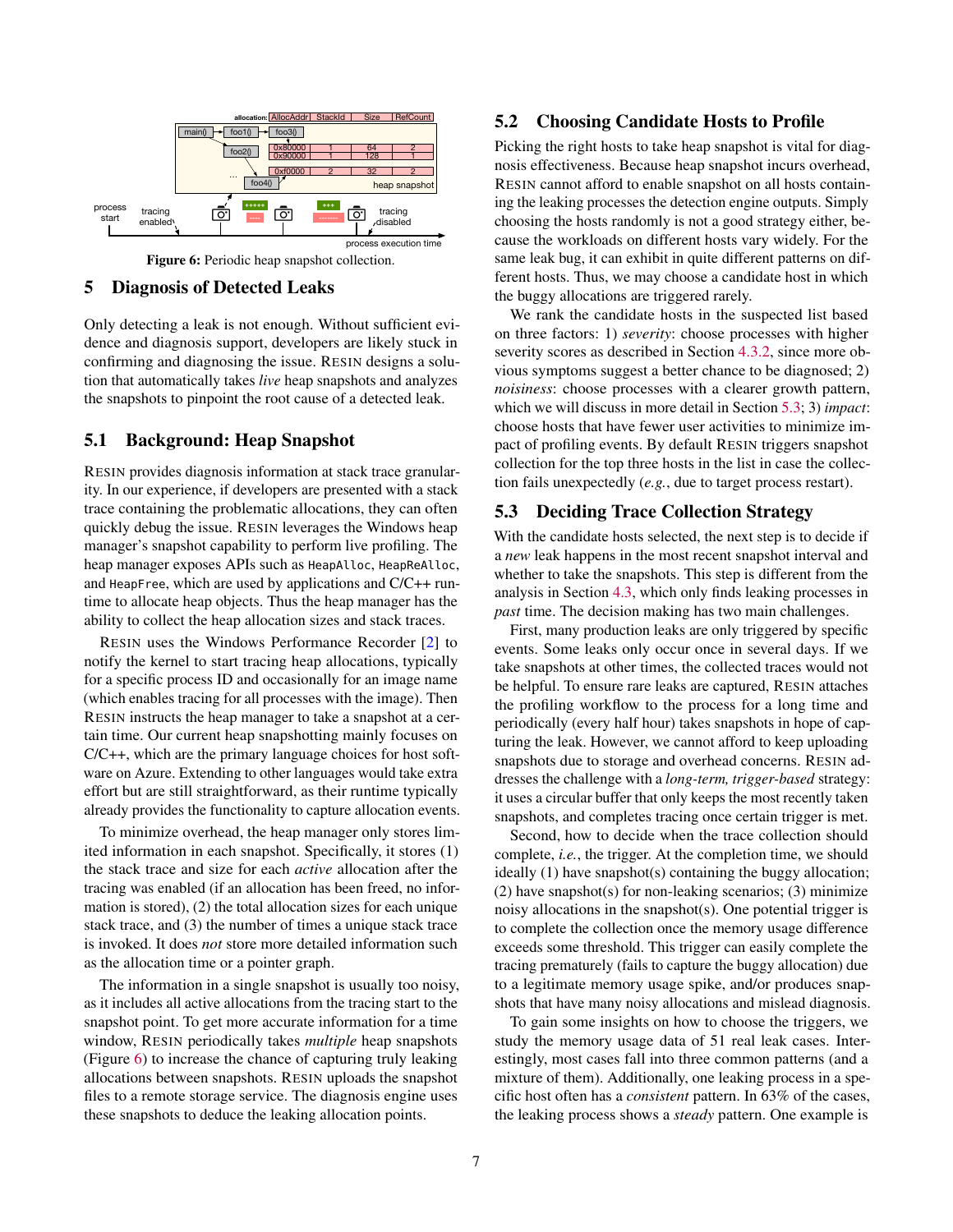<span id="page-7-0"></span>

Figure 7: Memory growth patterns and completion point choices. Each data point is real memory usage from production processes.

<span id="page-7-1"></span>

|        | <b>Pattern Characteristics</b>                                               | <b>Completion Trigger</b>           |
|--------|------------------------------------------------------------------------------|-------------------------------------|
| Steady | Almost linear growth                                                         | $R_j^2 > \lambda_a$ .               |
| Stair  | Steady growing and flat curves                                               | $ 1 - slope_j/slope_k  < \lambda_b$ |
|        | alternately appears.                                                         | && $R_i^2 < \lambda_c$              |
| Spike  | A few large allocations in a short $\Delta U_c(n_i,t_i)/\Delta U_c(n_i,t_k)$ |                                     |
|        | period of time                                                               | $>\lambda_d$                        |

Table 1: Leak patterns, characteristics and their completion triggers.

the bug shown in Figure [1,](#page-2-0) in which the leak exists in periodical update tasks. The other two common patterns are *stair* (the memory usage occasionally grows only when the procedure containing leaks is activated) and *spike* (the leak only occurs once in a while due to rare events). Each pattern has its unique usage growth characteristics and clear completion point candidates  $\phi$ ,  $\phi$  shown in Figure [7.](#page-7-0)  $\phi$  is not a good completion point as it is right after a period of some noises.

Guided by the findings, RESIN takes a pattern-based approach to decide the trace completion triggers. It uses the target process' memory usage data in the most recent week and classifies it into one of the three patterns. Specifically, RESIN first identifies nearly flat segments in the time-series data and removes them. It then performs linear regression on the remaining growing segments and outputs results including the slope  $slope_k$ , coefficient of determination  $R^2$ , and absolute memory usage increase  $\Delta U_c(n_i, t_k)$ . If the data contains no flat segments, RESIN marks it as a *steady* pattern. If the data has flat segments in between growing segments, it is marked as a *stair* pattern. If a large increase in memory usage only occurs in a few data points, it is marked as a *spike* pattern.

After the pattern is classified, the workflow starts to monitor and analyze the recent memory usage. We compute the *slope<sup>j</sup>* ,  $R_j^2$ , and  $\Delta U_c(n_i, t_j)$  for the most recent six hours and check the pattern's completion trigger based on rules listed in Table [1](#page-7-1) (  $\lambda_a$ ,  $\lambda_b$ ,  $\lambda_c$  and  $\lambda_d$  are set to 0.8, 0.1, 0.1, and 0.5, respectively). Once the trigger is satisfied, RESIN stops tracing and uploads the trace file that contains the most recent few snapshots. It ensures each trace has at least three snapshots.

### 5.4 Collecting Reference Snapshots

One challenge in using snapshots for diagnosis is the presence of many noisy but benign allocations. Even with multiple snapshots, they may remain active and mislead the diagnosis. RESIN collects *reference snapshots* to address this challenge.

For the reference snapshots to be useful, they should be comparable to the snapshots from the leaking process. A poor choice of a reference snapshot may be even counter-

| Algorithm 2: Heap snapshot diagnosis algorithm |  |  |
|------------------------------------------------|--|--|
|                                                |  |  |

**Input:**  $A_{n-1}$ ,  $A_n$ : sets of allocations in two heap snapshots,  $S^r$ : a list of outstanding stacks from reference hosts, *pattern*: classified pattern, *estimate*\_*leak*: upper bound of estimated leaking size **Output:**  $S^o$ : a list of top  $N$  stack traces that likely caused leaks  $S^o \leftarrow [$ ,  $S^{diff} \leftarrow$  $S^n \leftarrow A_n$ .groupBy(alloc=>alloc.stackid) *S <sup>n</sup>*−<sup>1</sup> ← *An*−1.groupBy(alloc=>alloc.stackid) foreach stack ∈ *S <sup>n</sup>* do  $\textbf{if } \textit{stack} \in S^{n-1} \textbf{ then } A^{diff} \leftarrow S^n \texttt{[stack.id]} \setminus S^{n-1} \texttt{[stack.id]}$  $\mathbf{else} \, A^{diff} \leftarrow S^n \left[ \, \texttt{stack.id} \right]$ if  $A^{diff} \neq \emptyset$  then  $\mathbf{for each}\; \pmb{a}\in A^{diff}\; \mathbf{do}\;$  stack.size  $\leftarrow$  stack.size+a.size  $S^{diff}$  .add(stack)  $\mathit{S}^{diff}$  .orderBy(stack=>stack.size) if  $pattern \neq SPIKE$  then *S di f f* .removeAll(stack=> stack.size > *estimate*\_*leak*)  $S^{diff}$ .removeAll(stack=> stack  $\in S^r$ ) /\* filter references \*/  $S^o \leftarrow S^{diff}$ .*top*(*N*) /\* only keep top N stack traces \*/ return *S o*

<span id="page-7-2"></span>productive and filter out the culprit allocations. RESIN uses a periodical *fingerprinting* process to build reference snapshots. It randomly samples hosts for common leaking services to take heap snapshots. We currently define the fingerprints to be the attribute tuple (cluster\_id, OS version, service version, date). This is based on our observations on the locality of memory leaks. These snapshots are saved in a reference database and cleaned up when they become stale.

At the diagnosis stage, after RESIN chooses the candidate leaking hosts to profile (Section [5.2\)](#page-6-3), RESIN checks if the database already has reference snapshots with similar fingerprints. If not, RESIN triggers reference collection. It first scans the qualified hosts (not in the detection engine's suspicious list and have similar fingerprints to the leaking hosts) and samples a few that have active memory activities and modest memory usage. Then RESIN applies the growth pattern analysis (Section [5.3\)](#page-6-2) to check if this host is leaking. If not, it takes snapshots and uploads the traces to the reference database.

#### 5.5 Trace Analyses for Diagnosis

The next step is to analyze the collected snapshots to output the root cause stack traces. The challenge is to handle many noisy allocations and localize the buggy allocations.

RESIN designs a diagnosis algorithm listed in Algorithm [2.](#page-7-2) The inputs are the allocations from the two most recent snapshots of a trace file  $(A_{n-1}, A_n)$ , stack traces from reference snapshots, and the estimated leaked size upper bound calculated in the pattern analysis. For the *steady* and *stair* patterns, we estimate the leaked size upper bound by multiplying the slope with the time interval of the growing segments and a coefficient (by default 2). The goal is to find the stack traces that allocate objects of sizes closest to the estimated leak.

The diagnosis engine first groups allocations in  $A_{n-1}$ ,  $A_n$ by the stack trace id and get two maps  $S^n$  and  $S^{n-1}$ . Each map value is all the allocations that come from a stack trace. It then traverses each stack trace in  $S<sup>n</sup>$  to calculate the aggre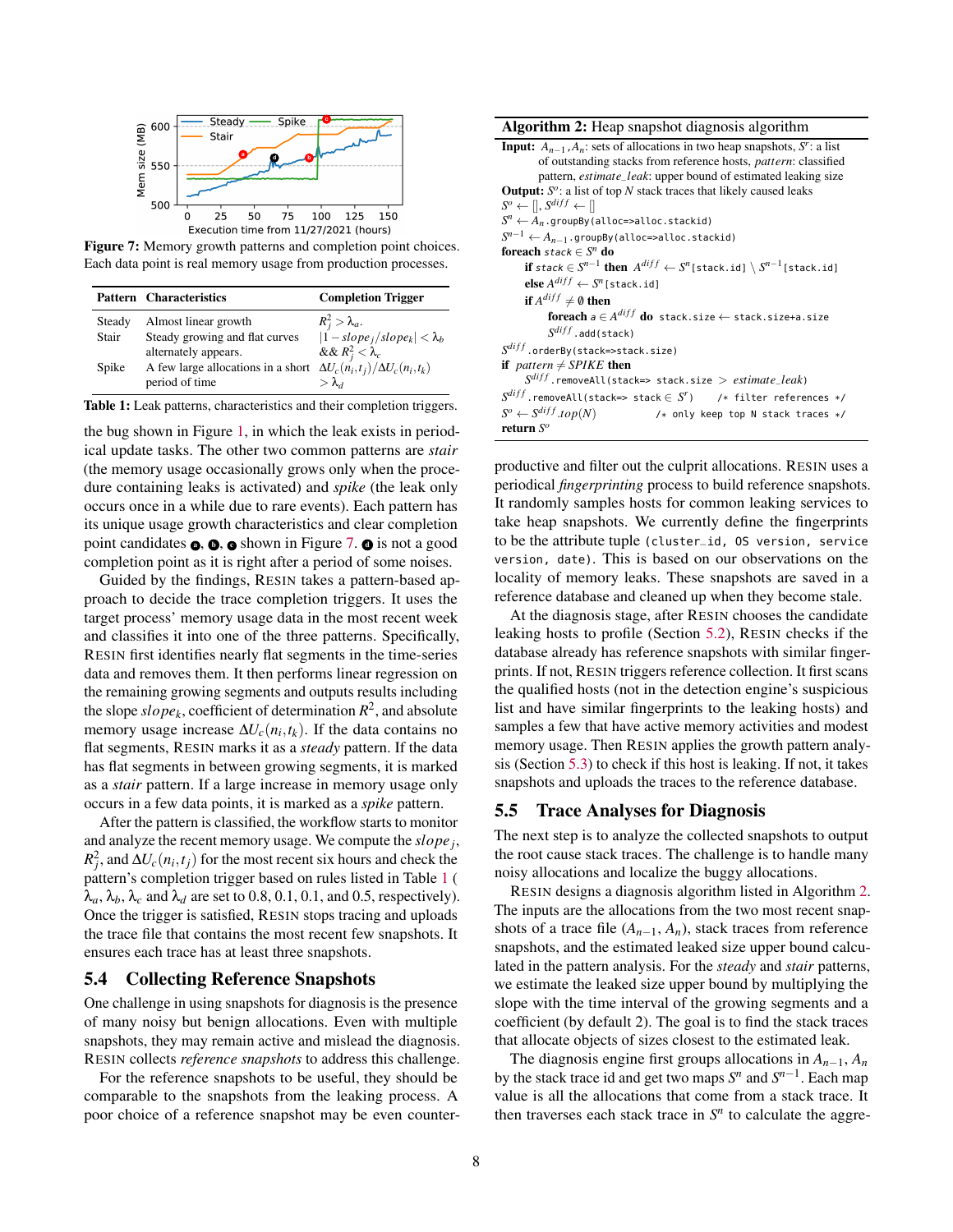gated allocation size. The engine then identifies stack traces that contain unique allocations, and ranks these traces based by their allocated object sizes. Stack traces allocating sizes larger than the estimated leak size are likely noises and thus removed. Finally, the diagnosis engine cross-checks the reference snapshots to filter out benign stack traces. If the output list is empty, the engine repeats the analysis for the next snapshot pairs  $(A_{n-2}, A_{n-1})$ , *etc.* 

#### 6 Mitigating Leaks

When a memory leak is detected, it can take time for developers to come up with and deploy the bug fix. To avoid further customer impact, RESIN attempts to automatically mitigate the detected leak issues. Depending on the nature of the memory leak, mitigation can be done in several ways. Rebooting the host OS in general can mitigate all kinds of leaks. However, this is costly and potentially causes VM downtime.

RESIN leverages the results from its detection engine and uses a rule-based decision tree to choose a mitigation action that can minimize the impact. If the memory leak is localized to a single process or Windows service, and this process or service is not required to be always alive to provide services to customers, RESIN attempts the lightest mitigation by simply restarting the process or Windows service.

For some processes, the mitigation requires additional steps. RESIN allows component teams to define custom scripts and invoking conditions. If the leak is located in buggy drivers, RESIN unloads and reloads the driver to mitigate the issue.

For safety, RESIN uses allowlists for each action category to make sure auto-mitigation is not misused. It defines an initial allowlist for the processes and drivers that are known to be safe to restart. A feature team can opt in auto-mitigation by adding the name of the process or tag to the allowlist.

For leaks in the OS kernel memory such as I/O request objects and file objects, if the detection engine can attribute the leak to a process or a service, RESIN attempts to restart the culprit process or service. This action is usually effective because it allows the leaked kernel objects to be properly freed without the need to reboot the OS.

OS reboot will resolve any software memory leak but takes a much longer time and can cause VM downtime. Thus, it is the last resort when a leak cannot be mitigated by the above actions or the name is not in the allowlist. RESIN checks if the host is empty and does the OS reboot if so. Empty hosts could also leak memory due to past user activities or current background processes. For a non-empty host, RESIN first performs live VM migrations [\[8\]](#page-14-17). Then it attempts a kernel soft reboot, which skips hardware initialization. If the soft reboot is ineffective, a full OS reboot is performed.

To minimize the impact of mitigation actions, RESIN closely monitors the leaking hosts. It prioritizes the actions on 1) nodes that fire low-memory related events, such as E2004 (low virtual memory) from the Windows resource exhaus-

<span id="page-8-0"></span>

Figure 8: Memory leak cases RESIN detected and reported.

tion detector, E3122 (not enough memory to start VM) from Hyper-V; 2) nodes in regions with capacity issues; 3) nodes with host memory reservation overage; 4) nodes ordered by the leak size, leaking rate, and the predicted time-to-failure.

RESIN stops applying mitigation actions to a target when the detection engine no longer considers the target leaking. This typically occurs *without* manual intervention. For example, after developers identify the root cause and apply a fix, the leak symptom disappears, so RESIN stops the mitigation. Sometimes, after a mitigation action, the leak symptom no longer re-appears, which naturally stops further mitigation.

RESIN also coordinates with its diagnosis engine (Section [5\)](#page-6-0) in performing the mitigation actions. If the diagnosis engine plans to or is taking heap snapshots for a candidate host, RESIN defers the mitigation actions to avoid losing the critical opportunities for capturing the leaking allocations.

#### 7 Evaluation

Our evaluation answers several questions: (1) how effective is RESIN in detecting memory leaks? (2) how accurate is the detection? (3) can RESIN help developers diagnose and mitigate leaks? (4) what is the overhead of trace collection?

#### 7.1 Deployment Status and Scale

RESIN has been running in production in Azure since late 2018. It covers millions of hosts, over 600 different host processes and over 800 different kernel pool tags daily. The detection engine in RESIN analyzes more than 10 TB memory usage data every day. The diagnosis module collects 56 trace files on average (10–200MB) daily. Every month, the mitigation engine performs a median of 1,592 process restarts, 1,290 kernel soft reboots, and 4,649 node reboots.

#### 7.2 Detecting Production Memory Leaks

Azure has various solutions that help eliminate memory leak bugs before production, including code reviews, static bug finding tools, testing, and safe deployment policies. As a result, only complex memory leak bugs occasionally escape these solutions. RESIN serves as the last defense to effectively catch these bugs in production.

Figure [8](#page-8-0) shows the memory leak tickets RESIN reported in Azure from July 2020 to August 2021. Overall, RESIN reported 564 tickets in 14 months, among which developers explicitly resolved 291 tickets.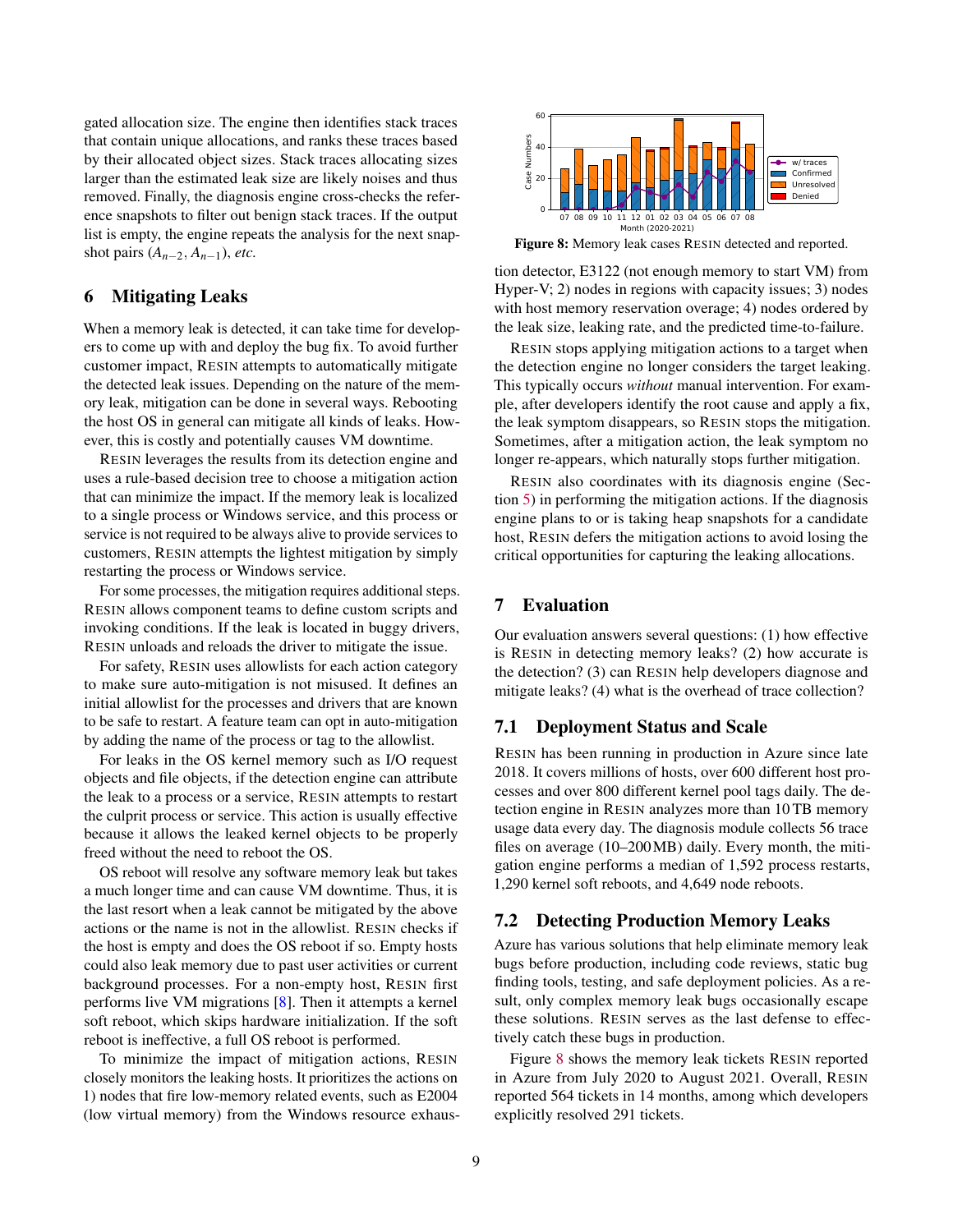<span id="page-9-1"></span>







Figure 11: Ticket resolved and w/ trace ratio.

## 7.3 End-to-End Impact

The end-to-end benefits brought by RESIN are clearly demonstrated by two key metrics: (1) *VM unexpected reboot*[2](#page-9-0) : the average number of reboots per one hundred thousand hosts per day due to low memory; (2) *VM allocation error*: the ratio of erroneous VM allocation requests due to low memory.

As shown in Figures [9](#page-9-1) and [10](#page-9-1) (data is normalized for confidentiality), the improvement RESIN provides is significant. Both metrics show large decreases: VM reboots are reduced by  $41 \times$  from September 2020 to September 2021, and allocation error rates are reduced by  $10\times$  from October 2020 to September 2021. Note that these key metrics have been continuously dropping before the starting points in Figures [9](#page-9-1) and [10.](#page-9-1) We omit to plot these earlier points because the raw data are no longer in the database due to data retention policies.

The improvement also shows in the reduction of service incidents. In 2020 and 2021, no severe outages in Azure were caused by memory leaks (such outages occurred previously).

## 7.4 Effectiveness of Detection

Detecting memory leaks in a complex, frequently changing cloud infrastructure like Azure is challenging. RESIN aims to minimize the false positives and false negatives.

Precision To evaluate the detection accuracy, we count how many cases RESIN reported are flagged by developers as false alarms. Overall, RESIN only incurs 7 false positives out of 291 resolved cases in 14 months.

There are two common patterns of false positives: (i) after a component adds a new feature that consumes significantly more memory; (ii) after a configuration change, *e.g.*, *"we are collecting and correlating lot more counters and # of disks per node have also increased"*. The memory usages in these cases typically stabilize and become new baselines, which RESIN automatically picks up without requiring adjustment.

Recall We count how many cases RESIN misses or fails to detect in time. The criterion is a memory leak causing noticeable service impact and getting reported by users, developers, or other monitoring services before RESIN detects it. We search keywords including "memory leak" and "leak" on Azure's issue tracker used by all teams. We compare them with tickets automatically created by RESIN. Overall the false negatives are few: only 4 cases are not on RESIN's ticket list.

We also inspect the reason for each case. One case in July 2020 was caught by us manually when analyzing a heap snapshot trace, before the issue triggered RESIN's alert. In other two cases, the leak impact was not significant, but developers found the leaks when they were closely monitoring their new deployment. The last case was both found by developers and RESIN, but developers found the issue faster. This happened because the issue manifested itself earlier on a testing cluster that had a different workload from the production clusters RESIN monitored; developers were also using an aggressive threshold in that cluster to expose potential issues.

Timeliness It can be difficult to determine the exact starting time of a leak and hence the exact detection delay. We observe that RESIN's detection typically occurs within two hours of a leak's clear manifestation. In general, a too-long detection delay would be reflected in a false negative since developers or other monitoring tools would detect the issue earlier.

Resolution rate Not all cases are eventually resolved by developers. On average, RESIN reports a resolution rate of 52% within reported date range. We believe this resolution rate is underestimated compared to actual responsive rate: in many cases, developers took actions but did not update the open tickets (only tickets tagged with a high severity level are mandatory to resolve according to ticket platform's policy). "Unresolved" also does not necessarily mean the ticket is unimportant. We observed that some teams tend to have lower response rates, likely due to their limited resources and the overwhelming number of urgent tickets.

This result is also influenced by our design goal. RESIN is designed to catch memory leaks early before the leak escalates to catastrophic issues. RESIN further provides automatic leak mitigation. Thus, a could-have-been-severe leak would appear to be low-risk. When developers prioritize resolving highimpact tickets, it adversely affects the resolution rate for our leak tickets. Due to the large volume of reported cases from various groups, we could not afford to inspect all unresolved tickets and check with their owners.

## 7.5 Effectiveness of Diagnosis

The diagnosis module of RESIN in total collects traces and generates reports for 157 cases from July 2020 to August 2021 (Figure [8\)](#page-8-0). For tickets related to kernel leaks or clusters with legacy OSes, RESIN is unable to collect traces. Before November 2020 the diagnosis module was in trial runs and diagnosis reports were not appended to tickets. We gradually enabled it for more clusters after the trial run was over.

Figure [11](#page-9-1) shows how the ratio of tickets with collected traces (and diagnosis reports) increases, which correlates with

<span id="page-9-0"></span><sup>&</sup>lt;sup>2</sup>In this paper, we only count those VM unexpected reboots and allocation errors caused by low memory and memory exhaustion.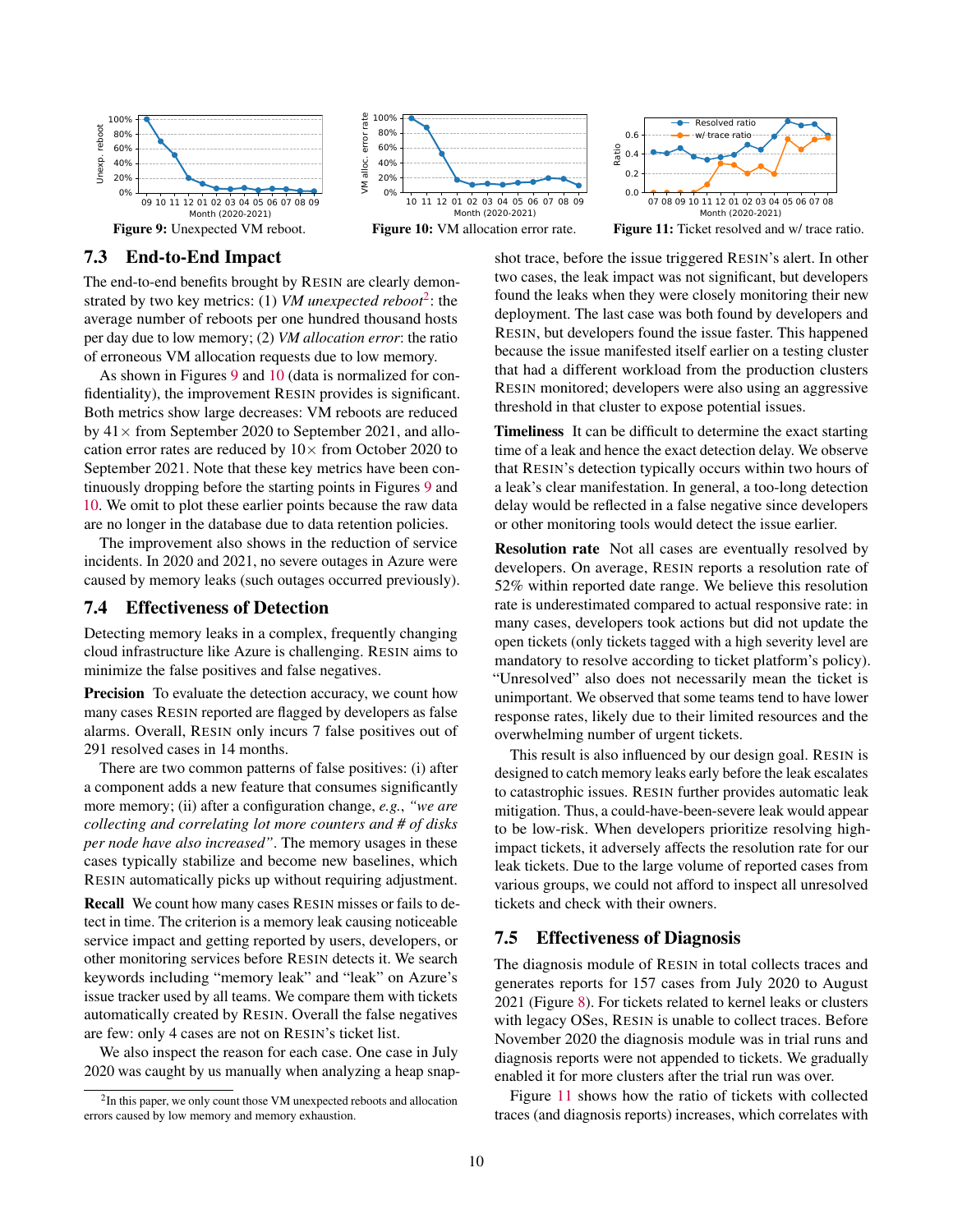<span id="page-10-1"></span>

|       |        | 1 virtual void AddDsmsCertificate(CertificateStore&  {    |
|-------|--------|-----------------------------------------------------------|
| $2 -$ |        | for (; certHead != nullptr; certHead = certHead->Next) {  |
| $3 +$ |        | for (auto currentCert = certHead; currentCert != nullptr; |
| $4 +$ |        | currentCert = currentCert->Next) {                        |
| $5 -$ |        | if (certHead->Versions == nullptr)                        |
| 6.    | $^{+}$ | if (currentCert->Versions == nullptr)                     |
| 7     |        | continue;                                                 |
| $8 -$ |        | auto latest = certHead->Versions->Latest;                 |
| $9 +$ |        | auto latest = currentCert->Versions->Latest;              |
| 10    |        | if $(latest == nullptr)$                                  |
| 11    |        | continue;                                                 |
|       |        |                                                           |
| 20    |        | freeCertLst(certHead)                                     |

Figure 12: The fix for ServiceH leak.

<span id="page-10-2"></span>

Figure 13: Contract violation induced leak on ServiceD.

the improvements on the ratio of resolved tickets.

Usefulness To evaluate the usefulness of the diagnosis reports RESIN generates, we randomly sample 14 issue tickets and closely follow up with the developers (all cases are eventually resolved and fixed). In 11 cases (79%), developers directly use the diagnosis reports to pinpoint root causes. Among them, in 5 cases the bug fix is in the same function in the allocation stack; in 5 cases the allocation stack and bug fix are in the same source file; in only 1 case the allocation stack and bug fix are in different components. Out of the other three cases, two are solved by memory dumps because the developers are quite experienced: upon seeing the sizes of leaked memory objects, they immediately realized which function the leaks came from. In one case the traces captured in the production cluster are not particularly useful. Instead, developers successfully captured some snapshots consisting of leaking stack on their own testing cluster.

Feedback Over time, developers build up high confidence in RESIN. We receive many pieces of positive feedback:

*"(The result is..) incredibly useful. The information I had was enough."*

*"Thanks for pinpointing out the memory leak that we had been trying so hard to find over the past few days."*

*"Stack trace was sufficient for debugging this, it included the API call that was problematic."*

Case studies We share two representative cases. The first case occurs in ServiceH<sup>[3](#page-10-0)</sup>. This process' memory usage keeps increasing and gets restarted every few days. The diagnosis module in RESIN collects heap snapshots and pinpoints the root cause stack trace. After the diagnosis report is attached to the ticket, developers confirm and fix the issue in 3 hours.

In this case, the program uses a pointer to manage the list of certificates, and frees the pointer at the end of the function. However it also uses the pointer to traverse the list. In the end

<span id="page-10-3"></span>

| Mitigation                                                 | Count                                          | 50%           | 75%           | 90%           | 99%             |
|------------------------------------------------------------|------------------------------------------------|---------------|---------------|---------------|-----------------|
| Process restart<br>Kernel soft reboot 8.292<br>Node reboot | 27,039<br>278,005 248.58 274.36 362.10 1382.61 | 1.62<br>24.64 | 5.74<br>34.47 | 6.50<br>49.14 | 30.70<br>141.69 |

Table 2: Single mitigation action execution time (seconds).

the pointer has moved and only a part of the list is freed (Figure [12\)](#page-10-1). This is a day-0 bug introduced a long time ago, but is recently triggered due to added certificates to the machines.

The second case represents another common (6 out of 14 cases we studied) type of leaks in cloud infrastructure: leaks due to contract violations in cross-component interactions. After RESIN reports a firewall-related svchost is leaking, the diagnosis module collects traces and reports a function in the rule list adding procedures after analyses.

Developers do not find bugs in this specific function at first, but the report prompts them to check the firewall rule lists on these machines. They then find the rule lists on these machines have been flooded with redundant rules. The reason is that the svchost process gets a firewall configuration from another program ServiceD. This program creates firewall rules at startup. Due to another bug, ServiceD keeps crashing, which causes it to miss deleting created rules and repeatedly recreate rules upon restarts (Figure [13\)](#page-10-2). This in turn causes significant memory usage increases for the svchost program. Such a bug is hard to be detected statically.

Timeliness The diagnosis timeliness is also important to help developers. We measure the latencies of RESIN's heap snapshot collection and analysis. The median trace collection time is 61 minutes. For more than 80% of cases, the collection finishes within 10 hours. Note that the trace collection time is influenced by when a leak recurs in a suspected process. If the leak is sporadic, RESIN has to wait until the symptom reappears to capture the snapshot. For trace analysis, the median latency of the analysis jobs is 10 minutes.

### 7.6 Effectiveness of Mitigation

Mitigation procedure duration on leaked services Figure [14](#page-11-0) shows the number of mitigated nodes of a kernel leak due to a buggy driver. At first, RESIN applied mitigation actions on a few nodes per day to test possible side effects. Once the mitigation actions reached production, RESIN applied mitigation to at most around 2,000 nodes per day with some fluctuations. The mitigation action volume then gradually dropped as the fix was being rolled out. Eventually the volume dropped to a few nodes a day, which were primarily nodes that failed in driver upgrading or other fix actions.

Mitigation action duration on single host We collect the frequencies and durations of each mitigation action between July 2020 to September 2021. As Table [2](#page-10-3) shows, process restart is the most lightweight mitigation action. In most cases, it finishes within 6.5 seconds. Kernel soft reboot is also fast and in most cases finishes in a minute. Node reboot takes a longer time, with a median time of 4.6 minutes.

<span id="page-10-0"></span><sup>&</sup>lt;sup>3</sup>The service names are anonymized for reasons of confidentiality.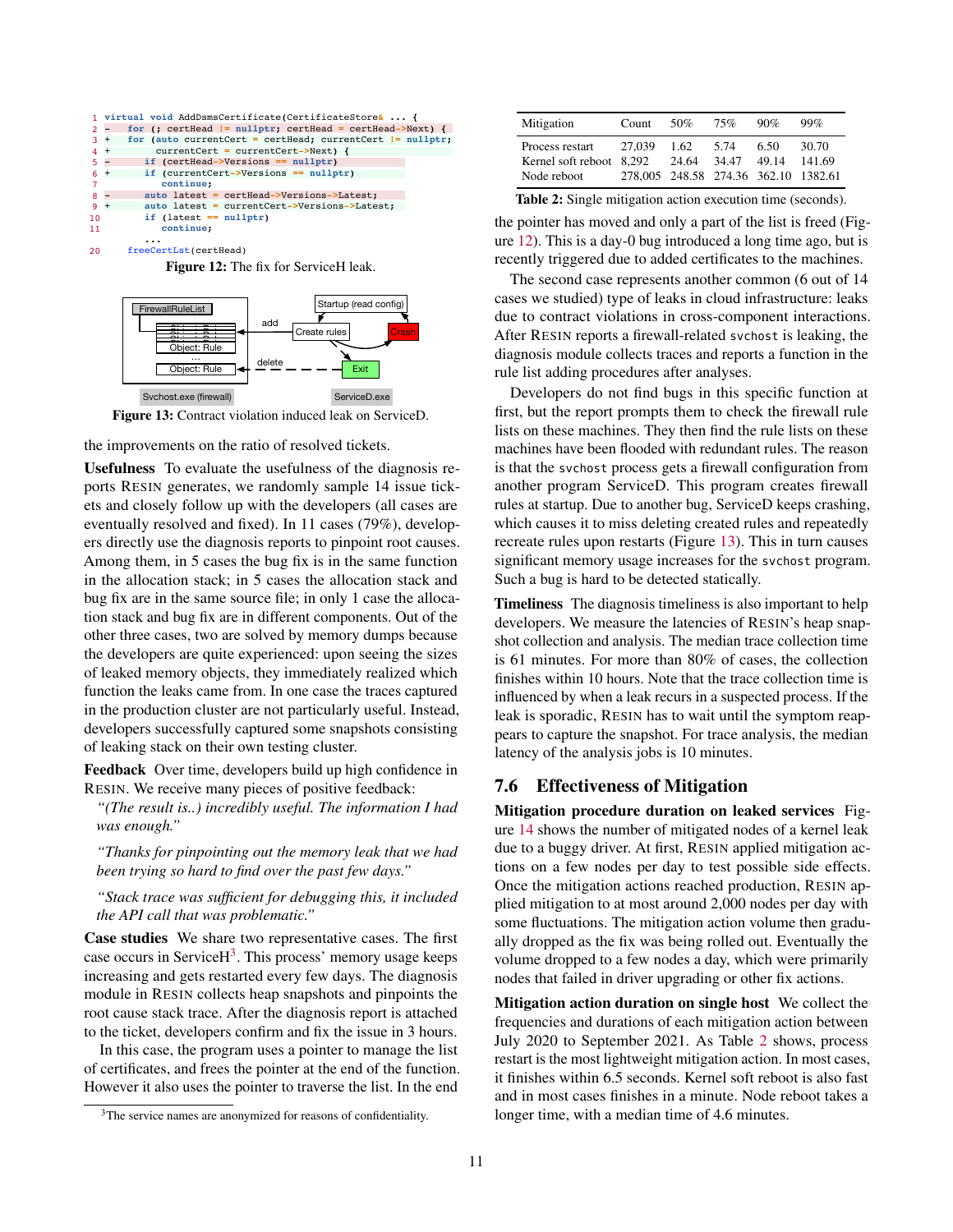<span id="page-11-0"></span>



Figure 15: False positive of detection algo.

## 7.7 Comparison of Different Algorithms

Bucketization-based detection We first compare our core detection algorithm, the bucketization-based pivot analysis, with the practice of static threshold-based memory usage monitoring. We use four threshold policies, *e.g.*, policy "500MB-40" means generating leak alerts if a service's memory usage exceeds 500 MB on more than 40 nodes. We apply these hard thresholds to historical data and count how many cases will be wrongly reported as leaking (false positive) and how many leaking cases will be missed (false negative).

Figures [15](#page-11-0) and [16](#page-11-0) show the results. Our algorithm performs the best: it has both the lowest false positives and the lowest false negatives. In comparison, for other policies, it is often a dilemma to balance precision and recall. For example, policy "1GB-80" has the lowest false positives among the baselines at the cost of having the highest false negatives.

Pattern-based collection We compare our pattern-based collection with random collection. The experiment is conducted on ServiceS, ServiceV, and ServiceW. They have ongoing memory leaks on some hosts. We randomly choose six hosts and apply pattern-based collection on three hosts and random collection on the other three hosts. For the random strategy, we implement a workflow that periodically collects snapshots with at least two snapshots and completes the trace collection with a probability 1/6. We inspect the collected heap snapshot traces to see if the leaking allocation exists in the snapshot.

Our pattern-based collection successfully captures leaking allocation stacks for all three services. Interestingly, the root cause of ServiceW was still unknown at the time we conducted the experiment. RESIN successfully captures an outstanding allocation that contains the bug within a real-time event processing function. In comparison, random collection only captures the buggy allocation for ServiceS, which has a frequent leaking interval (less than 1 hour).

Reference-assisted analysis We then evaluate the usefulness of reference snapshots with a controlled experiment on the ongoing leaking component ServiceS, which has the most noises among the three ongoing leak cases. We randomly sample eight hosts that have leaking patterns and collect snapshots until the leaking stack appears. We feed eight collected trace files to RESIN and compare the analysis results with and without reference snapshots. Figure [17](#page-11-1) shows the result. Without the reference snapshots, the root cause stack trace ranks below the top three in all traces. With the reference snapshots, in 7 out of 8 traces, the root cause rank improves. In four traces,



Figure 16: False negative of detection algo.

<span id="page-11-1"></span>

Figure 17: Ranks of root cause stack trace in diagnosis analyses on 8 trace files, w/ (green colored) and w/o (red colored) using reference snapshots. Cell with a number represents the rank. "X" marks the stack trace that gets filtered with the reference snapshots.

<span id="page-11-2"></span>

| HasOverlap Sessions Nodes 25% 50% 75% 90% 95% 99% |                    |      |              |    |    |                              |  |
|---------------------------------------------------|--------------------|------|--------------|----|----|------------------------------|--|
| FALSE<br>TRUE                                     | 102.627 315<br>165 | -31- | 28 49<br>38. | 50 | 59 | 94 164 202 869<br>86 241 888 |  |

Table 3: VM deployment time (seconds) impact by trace collection. the rank rises to the top three, which largely narrows down the code regions developers need to investigate.

#### 7.8 Runtime Overhead

As a production service, RESIN should not impose significant overhead on the hosts. For the detection component, since RESIN leverages the kernel to collect performance counters infrequently and offloads the analyses remotely, the overhead is minimal. The main source of overhead is the heap snapshot trace collection. We use the VM deployment performance to quantify the end-to-end cost of trace collection, because VM deployment is the most important event for hosts and involves nearly all host services and triggers many critical code paths. A large overhead will be reflected in long deployment time.

We first check how many hosts RESIN performs trace collection on in November 2021. The result shows only 346 hosts are collected at least once, which is less than 0.1% of all nodes in a cluster. We then collect start and end timestamps of all VM deployment sessions and the heap snapshot tracing requests. We compare the timestamps in the two sets of events. In 315 (91%) of the 346 hosts, the deployment sessions do not have any overlap with tracing sessions, thus the tracing has no impact on these sessions.

Table [3](#page-11-2) shows the end-to-end latency of the overlapped sessions compared to non-overlapped sessions: by 1 s for the median, and by 10 s for the 25th percentile. The latency increase could be notable for some short-duration deployments. However, this impact is limited to only a few sessions (0.16%) from a relatively small number of host nodes.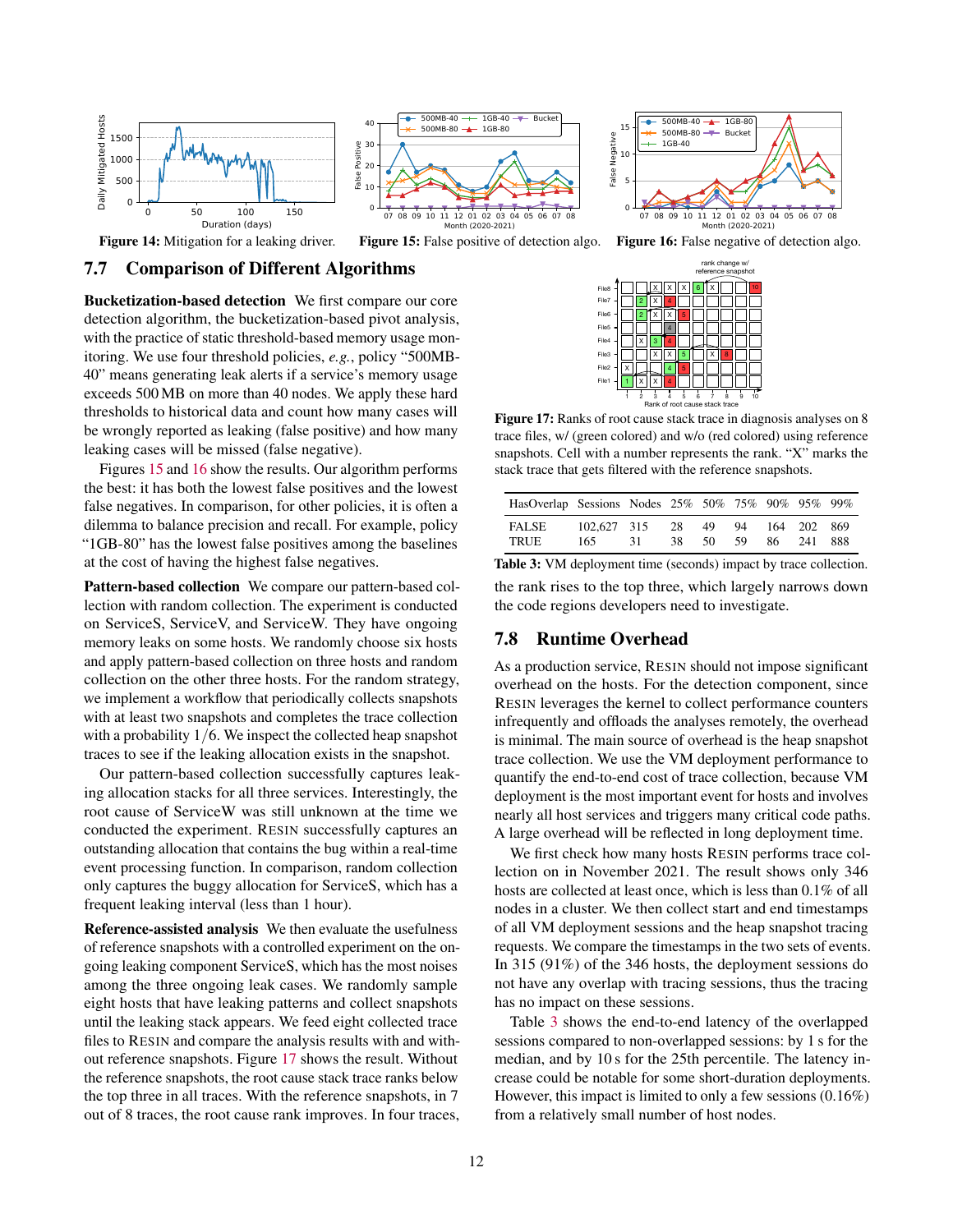<span id="page-12-0"></span>

(b) host B

Figure 18: Memory size and CPU usage changes through tracing.

To measure the impact on memory size and CPU, we conduct experiments on two hosts that have active workloads. We trace one of the critical host processes. Figure [18](#page-12-0) shows the memory and CPU usage during the experiment. Enabling tracing both slightly increases the average memory usage, 0.25 MB for host A and 0.53 MB for host B, and the CPU usage, 0.23% for host A and 0.22% for host B. When doing snapshot and dumping the trace, there is a clear spike for CPU usage: around 46% in both hosts. The memory usage also increases, but not significantly: 1.93 MB for host A and 3.89 MB for host B. After the tracing, the memory usage remains at a slightly increased level due to a one-time initialization required by tracer. Overall, the CPU and memory usage costs are acceptable in production deployment.

#### 7.9 Tuning Effort

The software components and workloads in Azure infrastructure undergo frequent changes. As part of RESIN's design goals of minimizing false positives and false negatives, we aim to build robust algorithms that avoid fragile parameter tuning. For the detection part, throughout RESIN's production operation, we only made one major parameter change. We updated the alert threshold for the final result <*BucketSize*,*SeverityScore*> (Section [4.3.1\)](#page-4-2) from <50 MB, 10> to <200 MB, 40> around 3 months after deploying RESIN. There has not been further tuning since then. For the diagnosis part, except for the initial trial runs in which we were experimenting with the snapshot algorithms, the parameters for the completion triggers have not been tuned after the diagnosis engine was enabled in production.

#### 8 Lessons and Limitations

Lessons While memory leaks are generally taken seriously, developers tend to postpone the investigation if there are no convincing hints. Presenting clear evidence in results is critical, and significantly improves developers' responsiveness.

Many teams write extensive test cases that check if allocations are freed. Some teams also implement their own

version of memory leak detection tool in their testing cluster. Developers mentioned a major pain point is that the testing environment has significant discrepancies with the production environment. For example, in one case, developers mentioned *"We don't have an environment where ServiceH runs for a really long time with hosts undergoing reboots."*, otherwise, their testing would have caught the memory usage anomaly.

Our initial thought in designing the diagnosis module is to analyze the source code of the detected leaking component. We later found that finding the root cause stack traces is usually good enough for developers to debug the issue based on their own experience and domain knowledge.

For production services, safety is of high priority. The cloud infrastructure is a complex and dynamic environment. Some workflow in RESIN can be interrupted abruptly, *e.g.,* due to transient network issues, interference with other profiling tools. On one occasion, RESIN accidentally left the trace collection running and triggered alarms in the detection engine. We set three lines of protection to prevent similar issues: (i) limit collecting on same cluster within one hour five times at maximum to reduce side effects; (ii) a forced cleanup operation whether the profiling succeeds or not; (iii) a workflow that periodically checks logs and cleans up for runaway hosts.

Limitations The telemetry data RESIN analyzes is relatively coarse-grained. Even the heap snapshot only contains limited information about allocations. Therefore, it has inherent inaccuracies and may miss detection of minor leak bugs. RESIN can be further enhanced by collecting more fine-grained signals, and leveraging semantic information from source code.

Developers may need to reproduce a reported memory leak issue for investigation or confirming bug fixes. But this is often challenging, because the issues are often triggered by complex workloads and rare conditions. RESIN does not address this challenge. We plan to automatically capture production triggering workloads for developers to reproduce leaks.

The patterns used in our heap snapshot trigger are based on empirical observations, which may be incomplete. Our classification method is simple. They can be improved with more comprehensive case studies and more advanced methods.

#### 9 Related Work

Detecting memory leak bugs has been extensively studied in the context of conventional software. Our work focuses on addressing memory leaks in production cloud infrastructure, which face unique challenges as described earlier. Indeed, the memory leaks addressesed by RESIN are usually the ones that escape the bug detection and extensive testing practice in Azure and are only triggered in complex production workloads. The main research contribution of RESIN is its novel multi-stage approach and algorithms including the bucket pivot analysis and moving suspicious interval algorithm for leak detection, the live heap snapshot collection and analysis for leak diagnosis, and the decision tree based leak mitigation.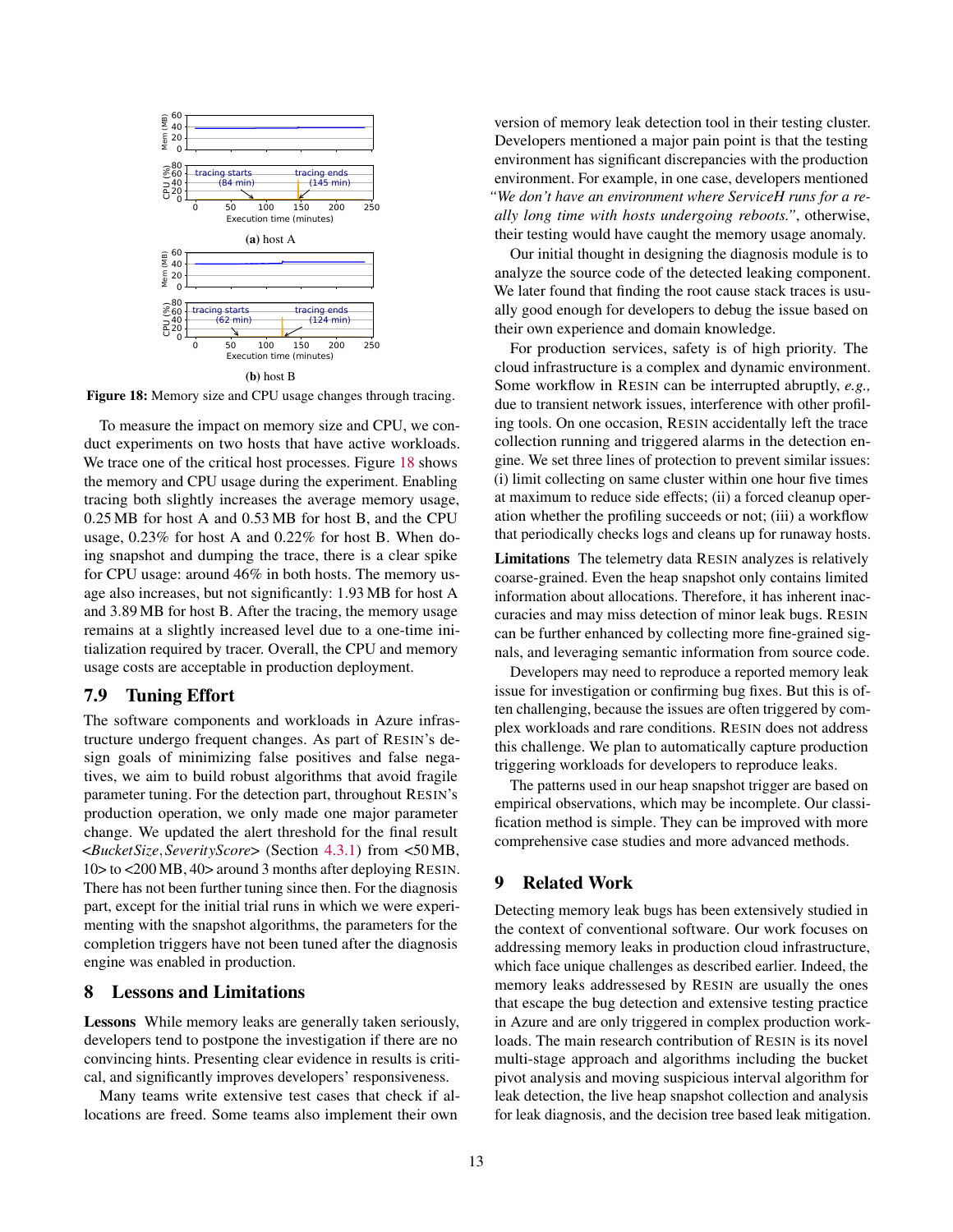Dynamic leak detection. Many solutions have been proposed to dynamically detect memory leaks. There are broadly two approaches. In one approach, the tool records memoryrelated metadata by inserting checks to object code [\[16\]](#page-14-5), using performance monitoring units in processors [\[24\]](#page-14-8), instrumenting bytecode [\[39,](#page-15-3) [49\]](#page-16-0), instrumenting intermediate representation  $[25, 34]$  $[25, 34]$  $[25, 34]$ , instrumenting source code  $[21]$ , modifying garbage collector or memory allocators [\[23,](#page-14-18) [35\]](#page-15-9) or using metrics such as object staleness [\[17\]](#page-14-12) as indicators to examine object lifetime. These works usually record fine-grained memory object information and have high accuracy, but they require rewriting codes or special hardware support, which is difficult and unsafe to apply in production settings.

Another approach analyzes heap snapshots/dumps [\[31,](#page-15-10) [33,](#page-15-11) [38,](#page-15-12) [44\]](#page-15-13). They are designed for interactive offline debugging and do not work well for long-running processes and services in production systems. They also rely on user-defined workloads as oracles to judge if memory growth is a leak. Obtaining such oracle workloads is difficult in practice. RESIN continuously monitors components in production cloud, designs robust algorithms to detect leaks without requiring oracles, and performs low-overhead live trace collection on-demand.

Some solutions [\[22,](#page-14-19) [40,](#page-15-5) [41\]](#page-15-6) analyze memory usage patterns. They propose complex models to detect leaks in a single process or VM. The memory usage behavior of an individual process can be highly noisy due to workload effect and interference. Thus, they can have false positives and false negatives when applied in production cloud. Building complex models for each process in cloud scale also faces significant computation challenges. In comparison, RESIN focuses on the memory usage summary and global trend across processes, which enables accurate detection and efficient computation. RESIN additionally takes live heap snapshot and analyzes the snapshots to help developers localize the root cause.

Static leak detection. A wealth of work uses static analysis to find memory leak bugs. Many of them focus on improving the accuracies of static analyses [\[10,](#page-14-2) [15,](#page-14-3) [18,](#page-14-4) [36,](#page-15-1) [47\]](#page-15-2). Some other work focuses on finding specific leak code patterns. LeakChecker [\[50\]](#page-16-1) finds objects created by the iteration are unnecessarily referenced by objects external to the loop. MLEE [\[46\]](#page-15-0) finds leaks from early-exit paths by crosschecking the presence of memory deallocations on different early-exit paths and normal paths. Heapster [\[5\]](#page-14-20) adopts a hybrid approach to leverage dynamic information to help static analysis. In general, while static approaches have the advantages of not requiring running a program, they face wellknown scalability and accuracy challenges. They are also typically designed for a specific type of program. The software components in cloud infrastructure are highly complex and are written in a wide variety of programming paradigms. Also, static analyses cannot handle the forgotten leaks.

Leak fix and recovery. Some research work focuses on helping developers fix leak in addition to detecting them. Leak-

Point [\[9\]](#page-14-21) points developers to the potential fixable locations by taint analysis. LeakChaser [\[48\]](#page-15-14) provides three layers of abstractions to assist programmers to diagnose memory leaks. Some other work focuses on automatically recovering the program from leaking. LeakSurvivor [\[42\]](#page-15-15) and Melt [\[7\]](#page-14-22) reclaim memory resources by swapping out objects to disks. LeakFix [\[11\]](#page-14-23) inserts deallocations for leaks.

Statistical debugging. Statistical debugging [\[28,](#page-15-16) [29\]](#page-15-17) uses statistical methods to identify predictors in the source code that correlate with a program failure. It requires instrumenting all predicates and re-running a program many times with normal runs and buggy runs. The diagnosis design in RESIN is complementary to statistical debugging. It collects live heap snapshots from production directly. Its algorithm identifies buggy stack trace based on the allocation information.

Failure detection and mitigation. Detecting memory leaks in production cloud is related to the topic of failure detection and mitigation in distributed systems [\[14,](#page-14-15)[19,](#page-14-24)[20,](#page-14-1)[27,](#page-15-18)[30,](#page-15-19)[43,](#page-15-20)[51\]](#page-16-2). Memory leaks are difficult to detect compared to other types of failures. IASO [\[37\]](#page-15-21) detects fail-slow issues and supports mitigating slow issues with VM or node reboots. Narya [\[26\]](#page-15-22) predicts node-level failures and performs mitigation actions. RESIN focuses on catching on-going memory leak issues, and provides a holistic solution. Its mitigation module leverages results from the detection engine to perform targeted mitigation to a specific process, service, driver, or host OS.

#### 10 Conclusion

This paper presents RESIN, an end-to-end service designed to tackle memory leaks in production cloud infrastructure. RESIN takes a divide-and-conquer approach to decompose the memory leak problem, and designs a multi-level solution with novel algorithms including bucketization-based pivot analysis, live heap snapshot strategy, and diagnosis analysis. RESIN has been running in Azure for more than 3 years, and successfully reduces low-memory-induced VM reboots and new VM allocation errors by  $41 \times$  and  $10 \times$ , respectively.

## Acknowledgments

We would like to thank our shepherd, Kathryn S. McKinley, and the anonymous reviewers for their thoughtful comments. We thank our colleagues who partnered with us on building the overall solution and providing feedback to us, including but not limited to Nathan Ernst, Anupama Vedapuri, Rui Ding, Carl Zhou, Francis David, Gaurav Jagtiani, Rakkimuthukumar Nallore Ponnusamy, Jayjit Phadke, Dustin Douglas, Matt Sebek, Harish Srinivasan, Kevin Broas, and Heejin Son. We would like to thank the strong support from Igal Figlin, Dongmei Zhang, Marcus Fontoura, Melur Raghuraman, Mark Russinovich, and Girish Bablani. This work was supported in part by the National Science Foundation grants CNS-1942794, CNS-2149664, CNS-1910133, and CCF-1918757.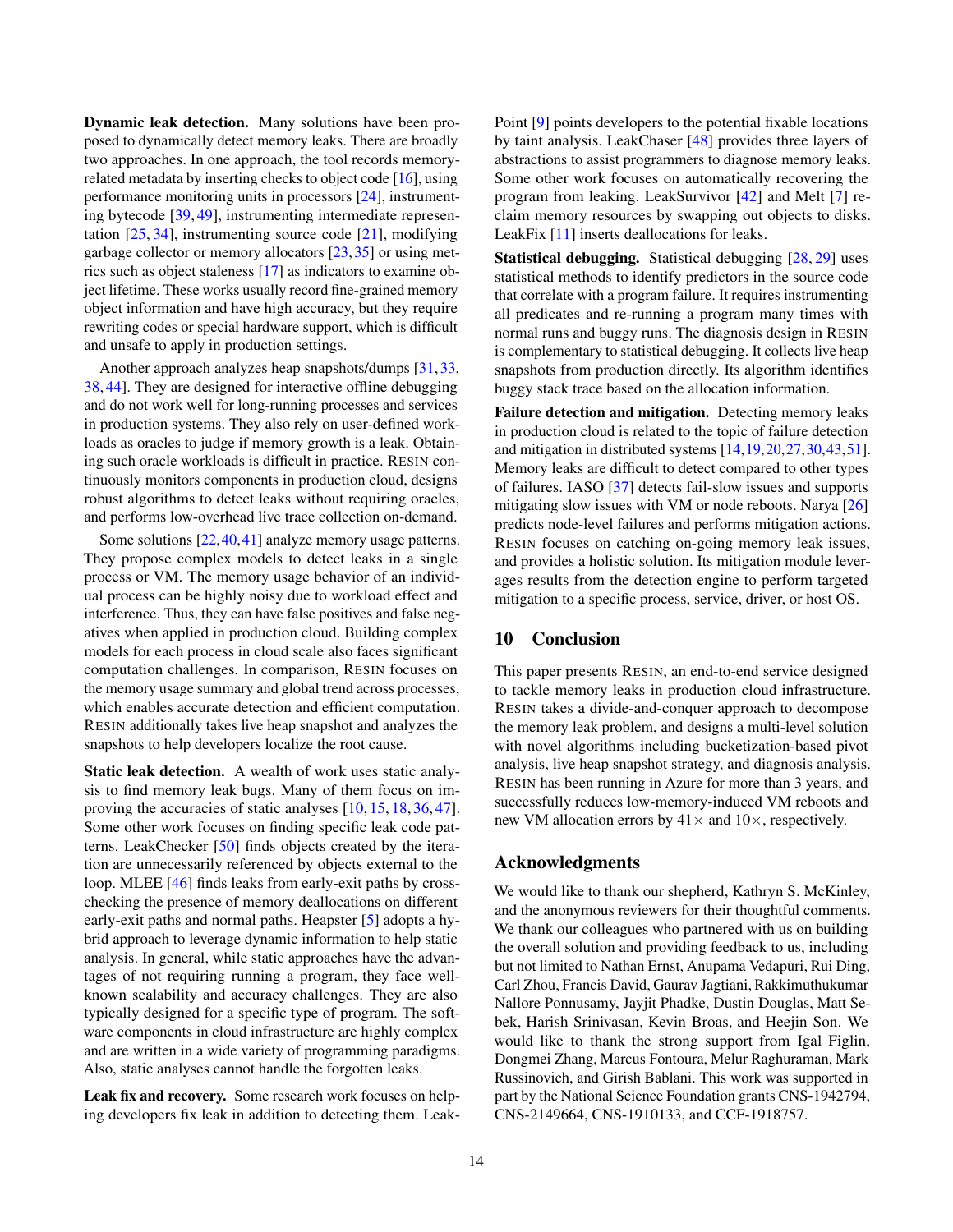## References

- <span id="page-14-13"></span>[1] LeakSanitizer – clang 13 documentation. [https://clang.llvm.](https://clang.llvm.org/docs/LeakSanitizer.html) [org/docs/LeakSanitizer.html](https://clang.llvm.org/docs/LeakSanitizer.html).
- <span id="page-14-16"></span>[2] Windows Performance Recorder. [https://docs.](https://docs.microsoft.com/en-us/windows-hardware/test/wpt/windows-performance-recorder) [microsoft.com/en-us/windows-hardware/test/wpt/](https://docs.microsoft.com/en-us/windows-hardware/test/wpt/windows-performance-recorder) [windows-performance-recorder](https://docs.microsoft.com/en-us/windows-hardware/test/wpt/windows-performance-recorder).
- <span id="page-14-14"></span>[3] Request for supporting LeakSanitizer. [https:](https://developercommunity.visualstudio.com/t/support-leaksanitizer/826620) [//developercommunity.visualstudio.com/t/](https://developercommunity.visualstudio.com/t/support-leaksanitizer/826620) [support-leaksanitizer/826620](https://developercommunity.visualstudio.com/t/support-leaksanitizer/826620), 2019.
- <span id="page-14-10"></span>[4] Amazon. AWS service outage on October 22nd, 2012. [https:](https://aws.amazon.com/message/680342) [//aws.amazon.com/message/680342](https://aws.amazon.com/message/680342).
- <span id="page-14-20"></span>[5] M. Benz, E. K. Kristensen, L. Luo, N. P. Borges, E. Bodden, and A. Zeller. Heaps'n leaks: How heap snapshots improve android taint analysis. In *Proceedings of the ACM/IEEE 42nd International Conference on Software Engineering*, ICSE '20, page 1061–1072, Seoul, South Korea, 2020.
- <span id="page-14-9"></span>[6] M. D. Bond and K. S. McKinley. Bell: Bit-encoding online memory leak detection. In *Proceedings of the 12th International Conference on Architectural Support for Programming Languages and Operating Systems*, ASPLOS '06, page 61–72, San Jose, California, USA, 2006.
- <span id="page-14-22"></span>[7] M. D. Bond and K. S. McKinley. Tolerating memory leaks. In *Proceedings of the 23rd ACM SIGPLAN Conference on Object-Oriented Programming Systems Languages and Applications*, OOPSLA '08, page 109–126, Nashville, TN, USA, 2008.
- <span id="page-14-17"></span>[8] C. Clark, K. Fraser, S. Hand, J. G. Hansen, E. Jul, C. Limpach, I. Pratt, and A. Warfield. Live migration of virtual machines. In *Proceedings of the 2nd Conference on Symposium on Networked Systems Design & Implementation*, NSDI '05, page 273–286. USENIX Association, 2005.
- <span id="page-14-21"></span>[9] J. Clause and A. Orso. LEAKPOINT: Pinpointing the causes of memory leaks. In *Proceedings of the 32nd ACM/IEEE International Conference on Software Engineering*, ICSE '10, page 515–524, Cape Town, South Africa, 2010.
- <span id="page-14-2"></span>[10] G. Fan, R. Wu, Q. Shi, X. Xiao, J. Zhou, and C. Zhang. Smoke: Scalable path-sensitive memory leak detection for millions of lines of code. In *Proceedings of the 41st International Conference on Software Engineering*, ICSE '19, page 72–82, Montreal, Quebec, Canada, 2019.
- <span id="page-14-23"></span>[11] Q. Gao, Y. Xiong, Y. Mi, L. Zhang, W. Yang, Z. Zhou, B. Xie, and H. Mei. Safe memory-leak fixing for C programs. In *Proceedings of the 37th International Conference on Software Engineering*, ICSE '15, page 459–470, Florence, Italy, 2015.
- <span id="page-14-11"></span>[12] M. Ghanavati, D. Costa, A. Andrzejak, and J. Seboek. Memory and resource leak defects in java projects: An empirical study. In *Proceedings of the 40th International Conference on Software Engineering: Companion Proceeedings*, ICSE '18, page 410–411, Gothenburg, Sweden, 2018.
- <span id="page-14-0"></span>[13] M. Ghanavati, D. Costa, J. Seboek, D. Lo, and A. Andrzejak. Memory and resource leak defects and their repairs in java projects. *Empirical Software Engineering*, 25(1):678–718, 2020.
- <span id="page-14-15"></span>[14] H. S. Gunawi, R. O. Suminto, R. Sears, C. Golliher, S. Sundararaman, X. Lin, T. Emami, W. Sheng, N. Bidokhti, C. Mc-Caffrey, G. Grider, P. M. Fields, K. Harms, R. B. Ross, A. Jacobson, R. Ricci, K. Webb, P. Alvaro, H. B. Runesha, M. Hao, and H. Li. Fail-slow at scale: Evidence of hardware performance faults in large production systems. In *Proceedings of the 16th USENIX Conference on File and Storage Technologies*, FAST'18, pages 1–14, Oakland, CA, USA, 2018.
- <span id="page-14-3"></span>[15] B. Hackett and R. Rugina. Region-based shape analysis with tracked locations. In *Proceedings of the 32nd ACM SIGPLAN-SIGACT Symposium on Principles of Programming Languages*, POPL '05, page 310–323, Long Beach, California, USA, 2005.
- <span id="page-14-5"></span>[16] R. Hastings and B. Joyce. Purify: Fast detection of memory leaks and access errors. In *Proc. of the Winter 1992 USENIX Conference*, page 125–138, Berkeley, 1992.
- <span id="page-14-12"></span>[17] M. Hauswirth and T. M. Chilimbi. Low-overhead memory leak detection using adaptive statistical profiling. In *Proceedings of the 11th International Conference on Architectural Support for Programming Languages and Operating Systems*, ASPLOS '04, page 156–164, Boston, MA, USA, 2004.
- <span id="page-14-4"></span>[18] D. L. Heine and M. S. Lam. A practical flow-sensitive and context-sensitive C and C++ memory leak detector. In *Proceedings of the ACM SIGPLAN 2003 Conference on Programming Language Design and Implementation*, PLDI '03, page 168–181, San Diego, California, USA, 2003.
- <span id="page-14-24"></span>[19] P. Huang, C. Guo, J. R. Lorch, L. Zhou, and Y. Dang. Capturing and enhancing in situ system observability for failure detection. In *13th USENIX Symposium on Operating Systems Design and Implementation*, OSDI '18, pages 1–16, Carlsbad, CA, October 2018.
- <span id="page-14-1"></span>[20] P. Huang, C. Guo, L. Zhou, J. R. Lorch, Y. Dang, M. Chintalapati, and R. Yao. Gray failure: The Achilles' heel of cloud-scale systems. In *Proceedings of the 16th Workshop on Hot Topics in Operating Systems*, HotOS XVI. ACM, May 2017.
- <span id="page-14-6"></span>[21] S. H. Jensen, M. Sridharan, K. Sen, and S. Chandra. MemInsight: Platform-independent memory debugging for javascript. In *Proceedings of the 2015 10th Joint Meeting on Foundations of Software Engineering*, ESEC/FSE '15, page 345–356, Bergamo, Italy, 2015.
- <span id="page-14-19"></span>[22] A. Jindal, P. Staab, J. Cardoso, M. Gerndt, and V. Podolskiy. Online memory leak detection in the cloud-based infrastructures. In *International Conference on Service-Oriented Computing*, ICSOC '20, pages 188–200, Dubai, United Arab Emirates, 2020.
- <span id="page-14-18"></span>[23] M. Jump and K. S. McKinley. Cork: Dynamic memory leak detection for garbage-collected languages. In *Proceedings of the 34th Annual ACM SIGPLAN-SIGACT Symposium on Principles of Programming Languages*, POPL '07, page 31–38, Nice, France, 2007.
- <span id="page-14-8"></span>[24] C. Jung, S. Lee, E. Raman, and S. Pande. Automated memory leak detection for production use. In *Proceedings of the 36th International Conference on Software Engineering*, ICSE '14, page 825–836, Hyderabad, India, 2014.
- <span id="page-14-7"></span>[25] S. Lee, C. Jung, and S. Pande. Detecting memory leaks through introspective dynamic behavior modelling using machine learning. In *Proceedings of the 36th International Conference on*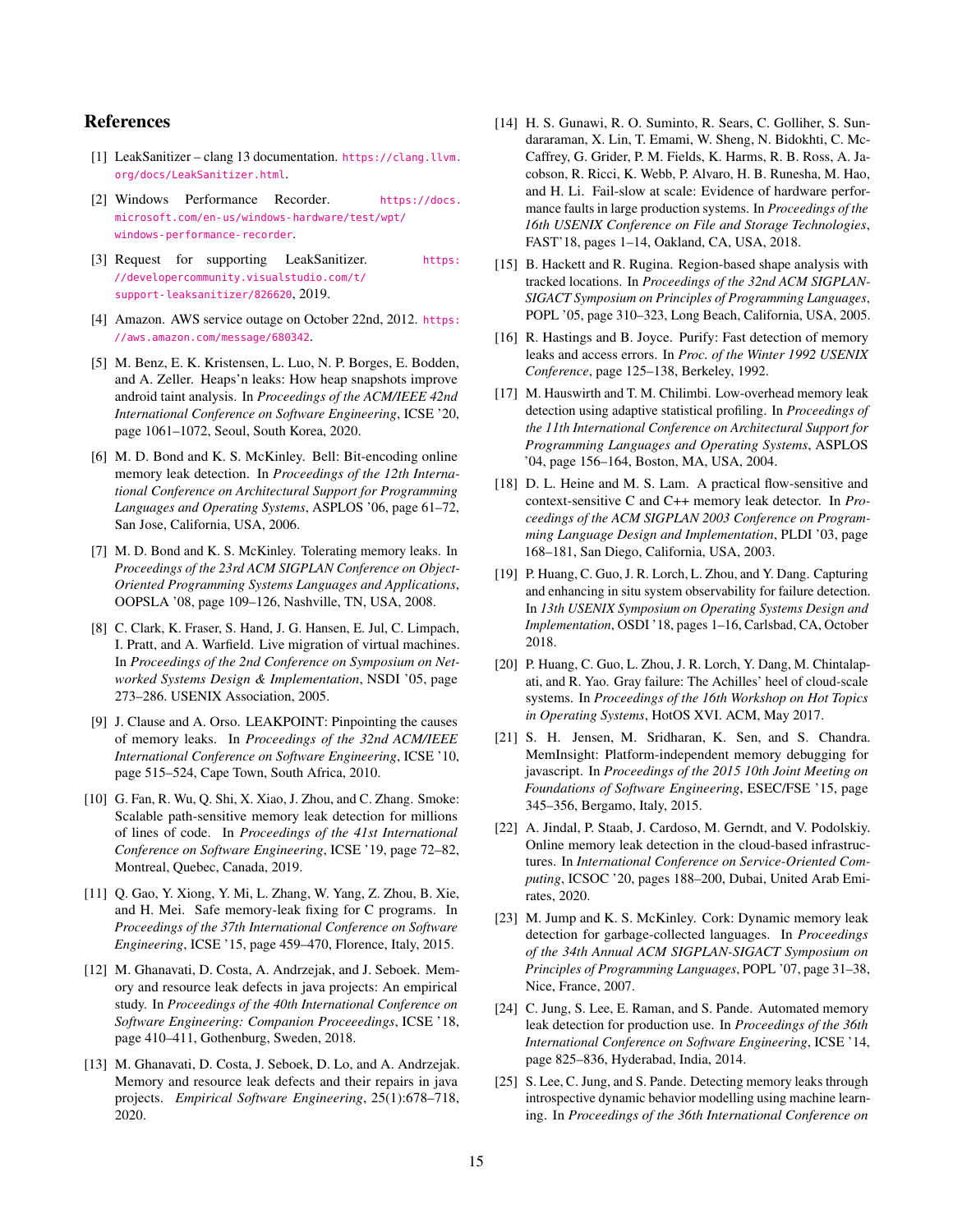*Software Engineering*, ICSE '14, page 814–824, Hyderabad, India, 2014.

- <span id="page-15-22"></span>[26] S. Levy, R. Yao, Y. Wu, Y. Dang, P. Huang, Z. Mu, P. Zhao, T. Ramani, N. Govindraju, X. Li, Q. Lin, G. L. Shafriri, and M. Chintalapati. Predictive and adaptive failure mitigation to avert production cloud vm interruptions. In *Proceedings of the 14th USENIX Symposium on Networked Systems Design and Implementation*, OSDI '20. USENIX, November 2020.
- <span id="page-15-18"></span>[27] Z. Li, Q. Cheng, K. Hsieh, Y. Dang, P. Huang, P. Singh, X. Yang, Q. Lin, Y. Wu, S. Levy, and M. Chintalapati. Gandalf: An intelligent, end-to-end analytics service for safe deployment in large-scale cloud infrastructure. In *Proceedings of the 17th USENIX Symposium on Networked Systems Design and Implementation*, NSDI '20. USENIX, February 2020.
- <span id="page-15-16"></span>[28] B. Liblit, M. Naik, A. X. Zheng, A. Aiken, and M. I. Jordan. Scalable statistical bug isolation. In *Proceedings of the 2005 ACM SIGPLAN Conference on Programming Language Design and Implementation*, PLDI '05, page 15–26, Chicago, IL, USA, 2005.
- <span id="page-15-17"></span>[29] C. Liu, L. Fei, X. Yan, J. Han, and S. P. Midkiff. Statistical debugging: A hypothesis testing-based approach. *IEEE Trans. Softw. Eng.*, 32(10):831–848, oct 2006.
- <span id="page-15-19"></span>[30] C. Lou, P. Huang, and S. Smith. Understanding, detecting and localizing partial failures in large system software. In *17th USENIX Symposium on Networked Systems Design and Implementation*, NSDI '20, pages 559–574. USENIX Association, Feb. 2020.
- <span id="page-15-10"></span>[31] E. K. Maxwell, G. Back, and N. Ramakrishnan. Diagnosing memory leaks using graph mining on heap dumps. In *Proceedings of the 16th ACM SIGKDD International Conference on Knowledge Discovery and Data Mining*, KDD '10, page 115–124, Washington D.C., USA, 2010.
- <span id="page-15-7"></span>[32] Microsoft. Windows kernel api: ExAllocatePoolWith-Tag. [https://docs.microsoft.com/en-us/windows-hardware/](https://docs.microsoft.com/en-us/windows-hardware/drivers/ddi/wdm/nf-wdm-exallocatepoolwithtag) [drivers/ddi/wdm/nf-wdm-exallocatepoolwithtag](https://docs.microsoft.com/en-us/windows-hardware/drivers/ddi/wdm/nf-wdm-exallocatepoolwithtag).
- <span id="page-15-11"></span>[33] N. Mitchell and G. Sevitsky. LeakBot: An automated and lightweight tool for diagnosing memory leaks in large Java applications. In *Proceedings of the 17th European Conference on Object-Oriented Programming*, ECOOP '2003, pages 351– 377, Darmstadt,Germany, 2003.
- <span id="page-15-8"></span>[34] N. Nethercote and J. Seward. Valgrind: A framework for heavyweight dynamic binary instrumentation. In *Proceedings of the 28th ACM SIGPLAN Conference on Programming Language Design and Implementation*, PLDI '07, page 89–100, San Diego, California, USA, 2007.
- <span id="page-15-9"></span>[35] G. Novark, E. D. Berger, and B. G. Zorn. Efficiently and precisely locating memory leaks and bloat. In *Proceedings of the 30th ACM SIGPLAN Conference on Programming Language Design and Implementation*, PLDI '09, page 397–407, Dublin, Ireland, 2009.
- <span id="page-15-1"></span>[36] M. Orlovich and R. Rugina. Memory leak analysis by contradiction. In *Proceedings of the 13th International Static Analysis Symposium*, SAS '06, pages 405–424, Korea, 2006.
- <span id="page-15-21"></span>[37] B. Panda, D. Srinivasan, H. Ke, K. Gupta, V. Khot, and H. S. Gunawi. IASO: A fail-slow detection and mitigation framework for distributed storage services. In *Proceedings of the*

*2019 USENIX Conference on Usenix Annual Technical Conference*, USENIX ATC '19, page 47–61, Renton, WA, USA, 2019.

- <span id="page-15-12"></span>[38] W. D. Pauw and G. Sevitsky. Visualizing reference patterns for solving memory leaks in java. In *Proceedings of the 13th European Conference on Object-Oriented Programming*, ECOOP '99, page 116–134, Genova, Italy, 1999.
- <span id="page-15-3"></span>[39] D. Rayside and L. Mendel. Object ownership profiling: A technique for finding and fixing memory leaks. In *Proceedings of the Twenty-Second IEEE/ACM International Conference on Automated Software Engineering*, ASE '07, page 194–203, Atlanta, Georgia, USA, 2007.
- <span id="page-15-5"></span>[40] V. Šor, P. Oü, T. Treier, and S. N. Srirama. Improving statistical approach for memory leak detection using machine learning. In *Proceedings of the 2013 IEEE International Conference on Software Maintenance*, ICSM '13, pages 544–547, Washington, DC, USA, 2013.
- <span id="page-15-6"></span>[41] V. Šor and S. N. Srirama. A statistical approach for identifying memory leaks in cloud applications. In *Proceedings of First International Conference on Cloud Computing and Services Science*, CLOSER '11, pages 623–628, Noordwijkerhout, Netherlands, 2011.
- <span id="page-15-15"></span>[42] Y. Tang, Q. Gao, and F. Qin. LeakSurvivor: Towards safely tolerating memory leaks for garbage-collected languages. In *Proceedings of the 2008 USENIX Annual Technical Conference*, USENIX ATC '08, pages 307–320, Boston, MA, USA, 2008.
- <span id="page-15-20"></span>[43] D. Turner, K. Levchenko, A. C. Snoeren, and S. Savage. California fault lines: Understanding the causes and impact of network failures. In *Proceedings of the ACM SIGCOMM 2010 Conference*, SIGCOMM '10, page 315–326, New Delhi, India, 2010.
- <span id="page-15-13"></span>[44] J. Vilk and E. D. Berger. BLeak: Automatically debugging memory leaks in web applications. In *Proceedings of the 39th ACM SIGPLAN Conference on Programming Language Design and Implementation*, PLDI '18, page 15–29, Philadelphia, PA, USA, 2018.
- <span id="page-15-4"></span>[45] C. A. Waldspurger. Memory resource management in vmware ESX server. In *Proceedings of the 5th Symposium on Operating Systems Design and Implementation*, OSDI '02. USENIX Association, Dec. 2002.
- <span id="page-15-0"></span>[46] W. Wang. MLEE: Effective detection of memory leaks on early-exit paths in OS kernels. In *Proceedings of the 2021 USENIX Annual Technical Conference*, USENIX ATC '21, pages 31–45, July 2021.
- <span id="page-15-2"></span>[47] Y. Xie and A. Aiken. Context- and path-sensitive memory leak detection. In *Proceedings of the 10th European Software Engineering Conference Held Jointly with 13th ACM SIGSOFT International Symposium on Foundations of Software Engineering*, ESEC/FSE '13, page 115–125, Lisbon, Portugal, 2005.
- <span id="page-15-14"></span>[48] G. Xu, M. D. Bond, F. Qin, and A. Rountev. LeakChaser: Helping programmers narrow down causes of memory leaks. In *Proceedings of the 32nd ACM SIGPLAN Conference on Programming Language Design and Implementation*, PLDI '11, page 270–282, San Jose, California, USA, 2011.